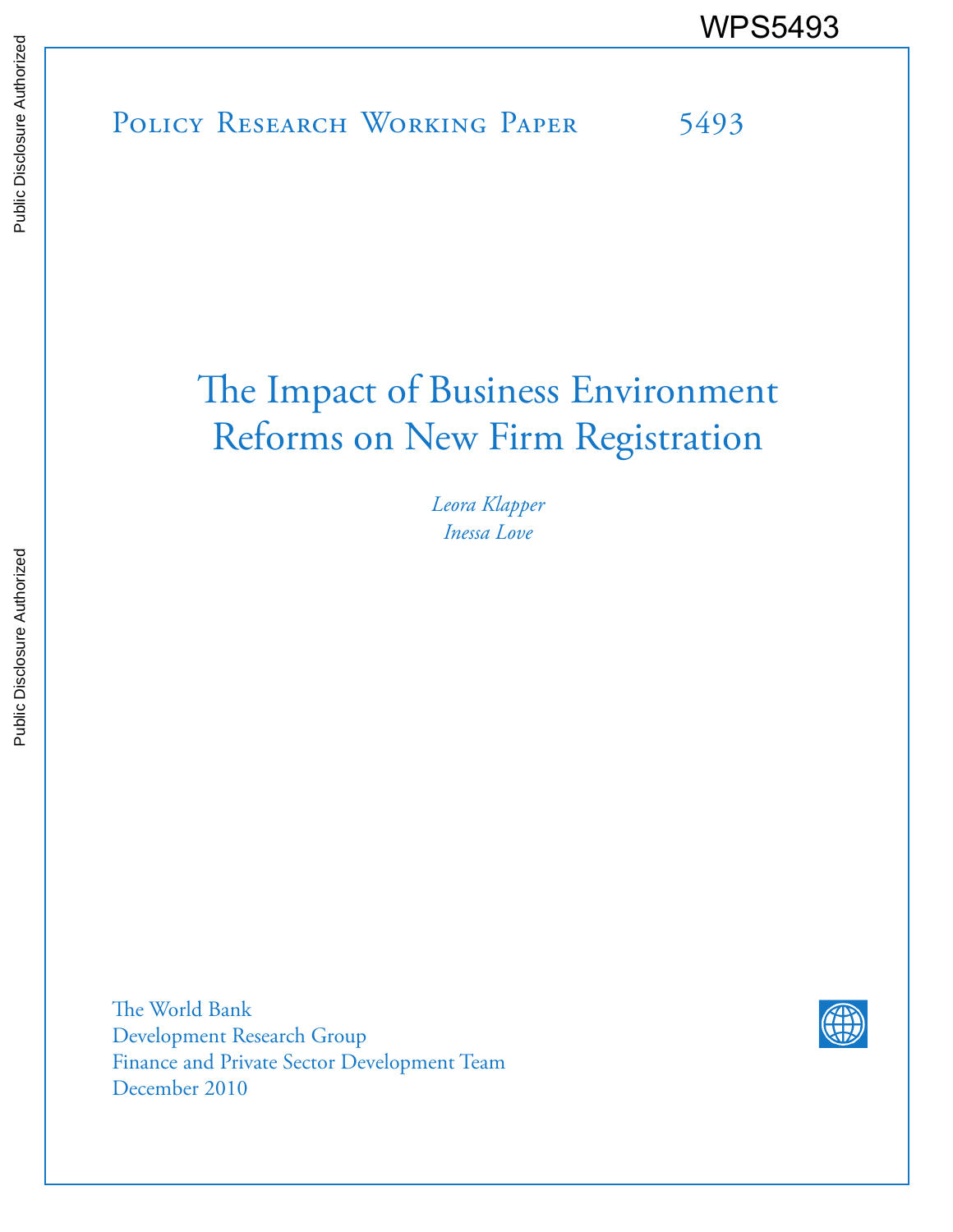### POLICY RESEARCH WORKING PAPER 5493

# **Abstract**

The authors use panel data on the number of new firm registrations in 92 countries to study how the magnitude of reforms affects new firm registrations. They find that small reforms, in general less than 40 percent reduction in costs, days, or procedures required for business registration, do not have a significant effect on new firm creation. This suggests that small reforms do not have

the intended effect on private sector development. They also find important synergies in multiple reforms of two or more business environment indicators. Finally, they show that countries with relatively weaker business environments require relatively larger reforms in order to impact new firm growth. These results can be helpful to motivate policymakers to make larger, broader reforms.

This paper—a product of the Finance and Private Sector Development Team, Development Research Group—is part of a larger effort in the department to study entrepreneurship and growth. Policy Research Working Papers are also posted on the Web at http://econ.worldbank.org. The author may be contacted at ilove@worldbank.org.

*The Policy Research Working Paper Series disseminates the findings of work in progress to encourage the exchange of ideas about development*  issues. An objective of the series is to get the findings out quickly, even if the presentations are less than fully polished. The papers carry the *names of the authors and should be cited accordingly. The findings, interpretations, and conclusions expressed in this paper are entirely those of the authors. They do not necessarily represent the views of the International Bank for Reconstruction and Development/World Bank and its affiliated organizations, or those of the Executive Directors of the World Bank or the governments they represent.*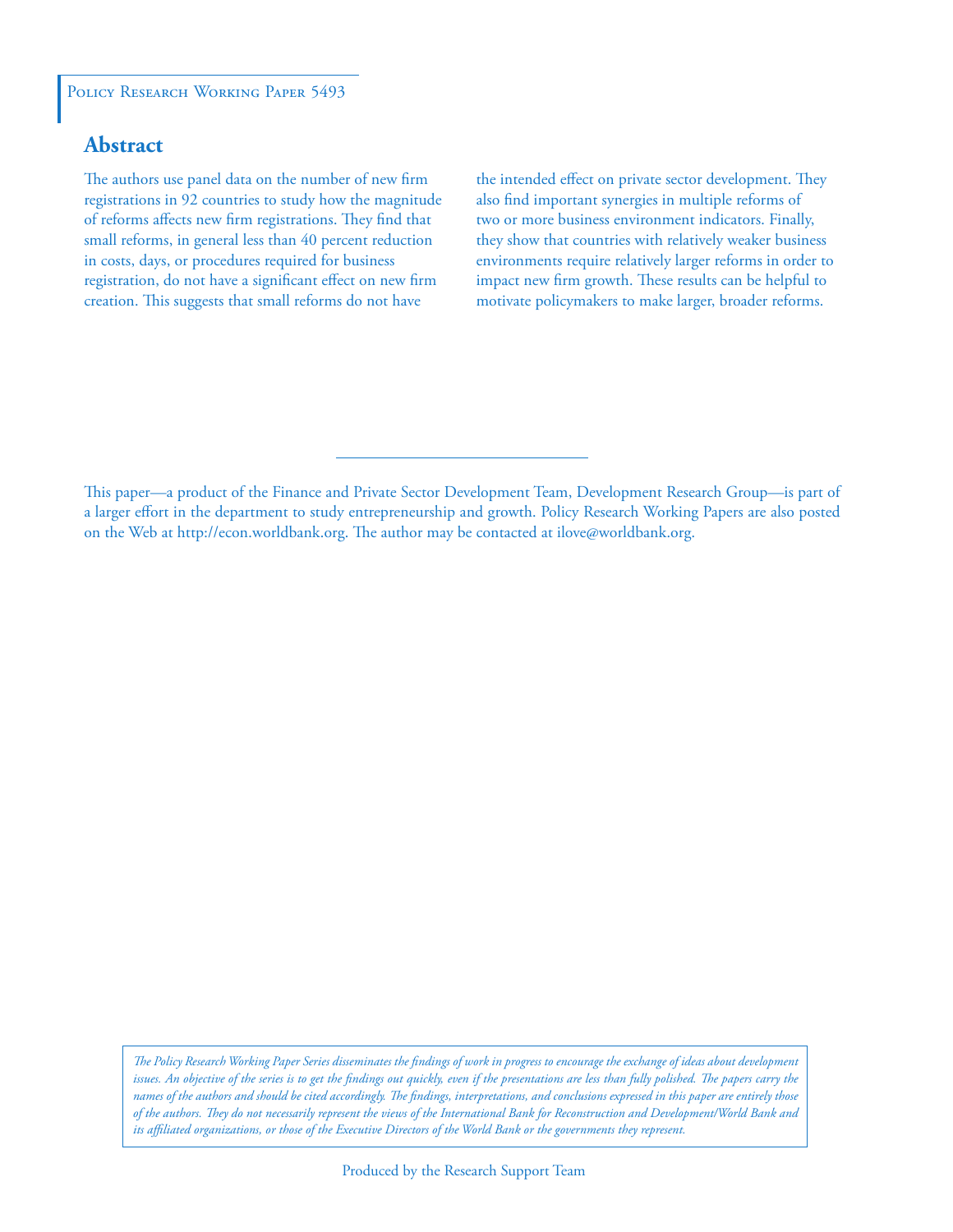# **The Impact of Business Environment Reforms on New Firm Registration**

**Leora Klapper and Inessa Love** 

*JEL Classification*: G18, G38, L51, M13

*Key Words*: Entrepreneurship, Economic Development, Business Environment, Reforms

<sup>\*</sup> Klapper and Love are Senior Economists at the World Bank. We thank the Ewing Marion Kauffman Foundation and the World Bank Group for financial support. This paper was prepared with outstanding assistance from Douglas Randall. Thanks to Mary Hallward-Driemer, David McKenzie, and Andrei Mikhneiv for helpful comments. This paper's findings, interpretations, and conclusions are entirely those of the authors and do not necessarily represent the views of the World Bank, their Executive Directors, or the countries they represent. Corresponding author: Inessa Love, E-mail: ilove@worldbank.org Address: 1818 H St. NW, Washington, DC, 20035, Phone: 1-202-458- 0590, Fax: 1-202-522-1155.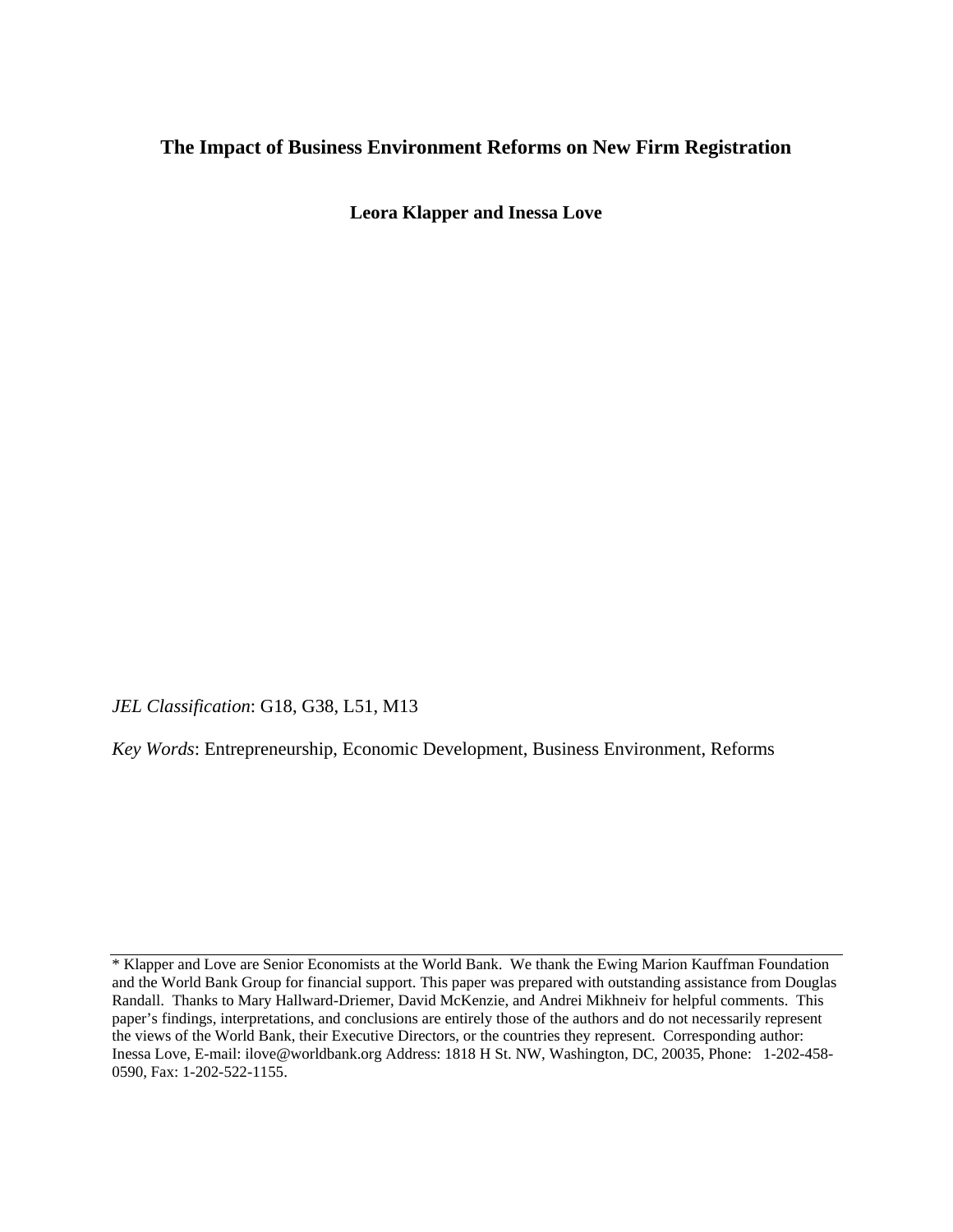#### **1. Introduction**

In response to the 2008 global financial crisis, governments around the world are interested in policies and reforms to promote new firm creation. For instance, policymakers in the U.S. have called for more government support of entrepreneurs in order to help the US to regain a competitive lead in the world economy (Schramm, 2004, and Baumol, 2007). Moreover, in the EU, the Lisbon Declaration of March 2000 explicitly identifies entrepreneurship as the key to the EU becoming the most competitive world region by 2010 (Naudé, 2008).

To promote new firm registrations, many countries have been undertaking reforms of the registration process, by reducing the costs, days or procedures required to register a business. For example, the World Bank's Doing Business reports name countries as "10 Top Reformers" (based on all subsections) and 30-65 "Starting a Business Reformers", classified as top reformers of the business registration process based on the quantitative measures they collect.<sup>1</sup> Yet, regulatory reform is more widespread: In 2008/09, 131 economies around the globe reformed business regulation, making it easier to start and operate businesses, strengthening property rights, and improving commercial dispute resolution and bankruptcy procedures. Two-thirds of the reforms recorded in the report were in low- and lower-middle-income economies, and Rwanda was listed as the world's top reformer of business regulation.

An outstanding question is whether some reforms are more important than others. For instance, a significant reform affecting firms starting a business is the introduction of "one-stopshop business registration centers", which allow entrepreneurs to quickly register their businesses in one step, without requiring visits to courts and tax offices; other reforms might include a reduction in registration fees or minimum capital requirements, without simplification of the registration process.

In this paper, we examine the impact of institutional reforms on the number of new firm registrations. Understanding the regulatory environment that promotes entrepreneurship is necessary to successfully identify appropriate policies to foster new firm growth in local economies. We attempt to quantify and measure the real effect of business environment 'reformers'.

 $1$  Reports are available on-line at: www.doingbusiness.org.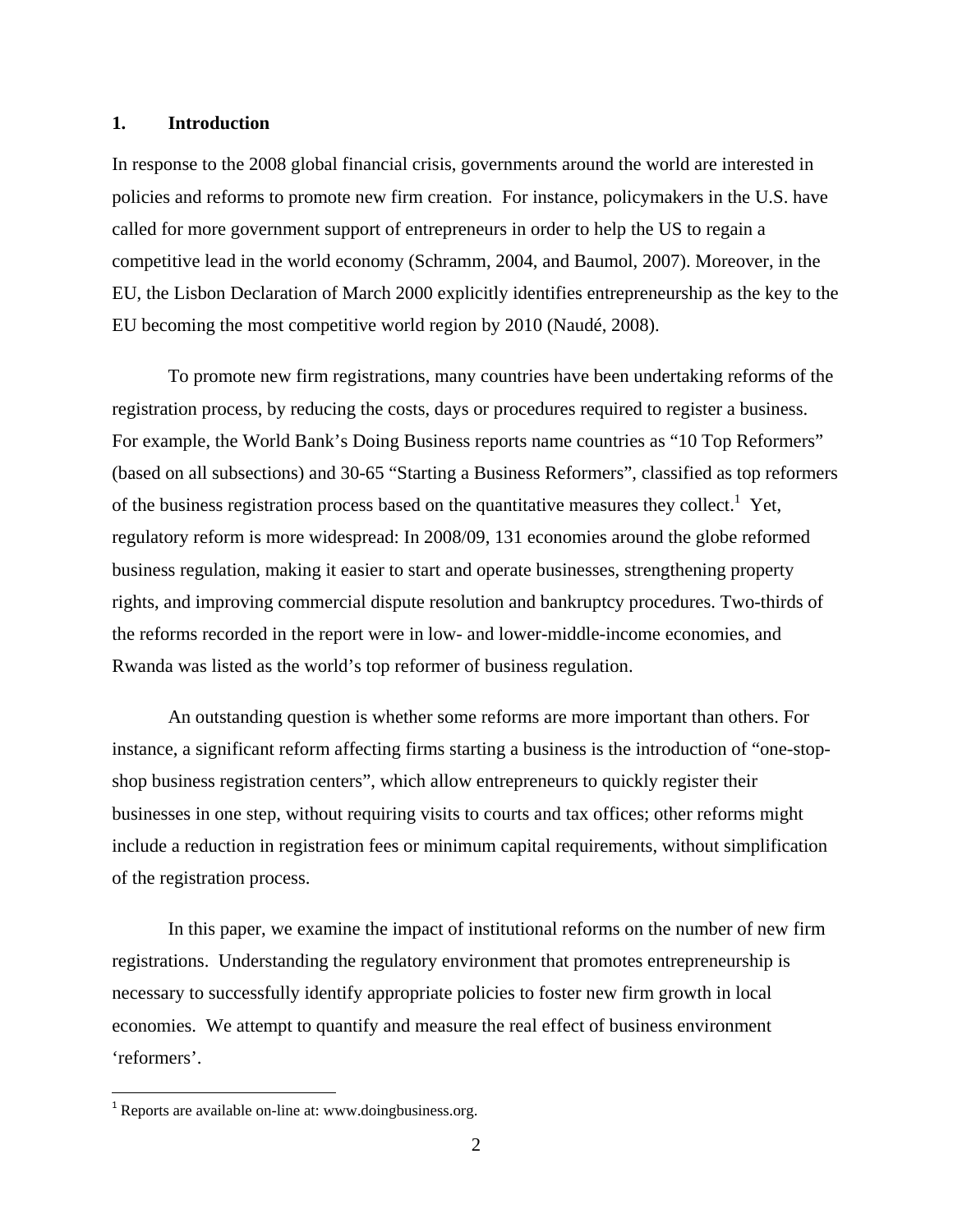Specifically, we empirically investigate the magnitude of reform required for significant impact on the number of new registrations. A priori, it is not clear what magnitude of reduction in costs (or other parameters such as days or procedures) is necessary to create a significant impact on firm registration. In other words, what exactly constitutes a reform? Is a 20% reduction in the costs of registration sufficient or is a 50% reduction necessary to induce a statistically significant number of firms to register? This paper is an empirical attempt to address this question.

We use a new dataset that is uniquely suited for this purpose: The *World Bank Group Entrepreneurship Snapshots* (WBGES) – a cross-country, time-series panel dataset on the number of newly registered companies. We supplement this dataset with information from Doing Business reports on the cost, time and number of procedures required for registration of new companies. Importantly, both datasets focus comparably on only limited liability companies.

Our results show that small reforms, in general less than 40%, do not have a significant effect on new firm registration. In addition, reforms in multiple indicators (e.g. cost and time in setting up a business) have a larger impact on business registration and simultaneous reforms have a larger impact than sequential reforms. In addition, we find that a country's initial conditions matter: countries that start out with high registration costs need larger reforms to induce a significant number of new registrations. We offer a simple model to motivate our empirical strategy. The model demonstrates how some reforms could be classified as small or large depending on the relative magnitude of costs and benefits of registration. Our results imply that in countries with high initial registration costs, the benefits of registration are significantly below the costs of registration, likely because of limited access to finance or rigid labor markets.

Our study is motivated by recent literature which shows that entrepreneurship is essential for the continued dynamism of the modern economy and economic growth (Hause and Du Rietz, 1984; Black and Strahan, 2002). Many studies have concluded that new firms are the ones most likely to grow (Lingelbach, et al., 2005; Johnson, et al., 2000) and to create new jobs (Audretsch, et al., 2006; McMillan and Woodruff. 2002). Moreover, the robust entry rate of new businesses can foster competition and economic growth (Klapper, et al., 2006; Djankov, et al., 2002). For example, studies using longitudinal data sets on the evolution of firm formation document that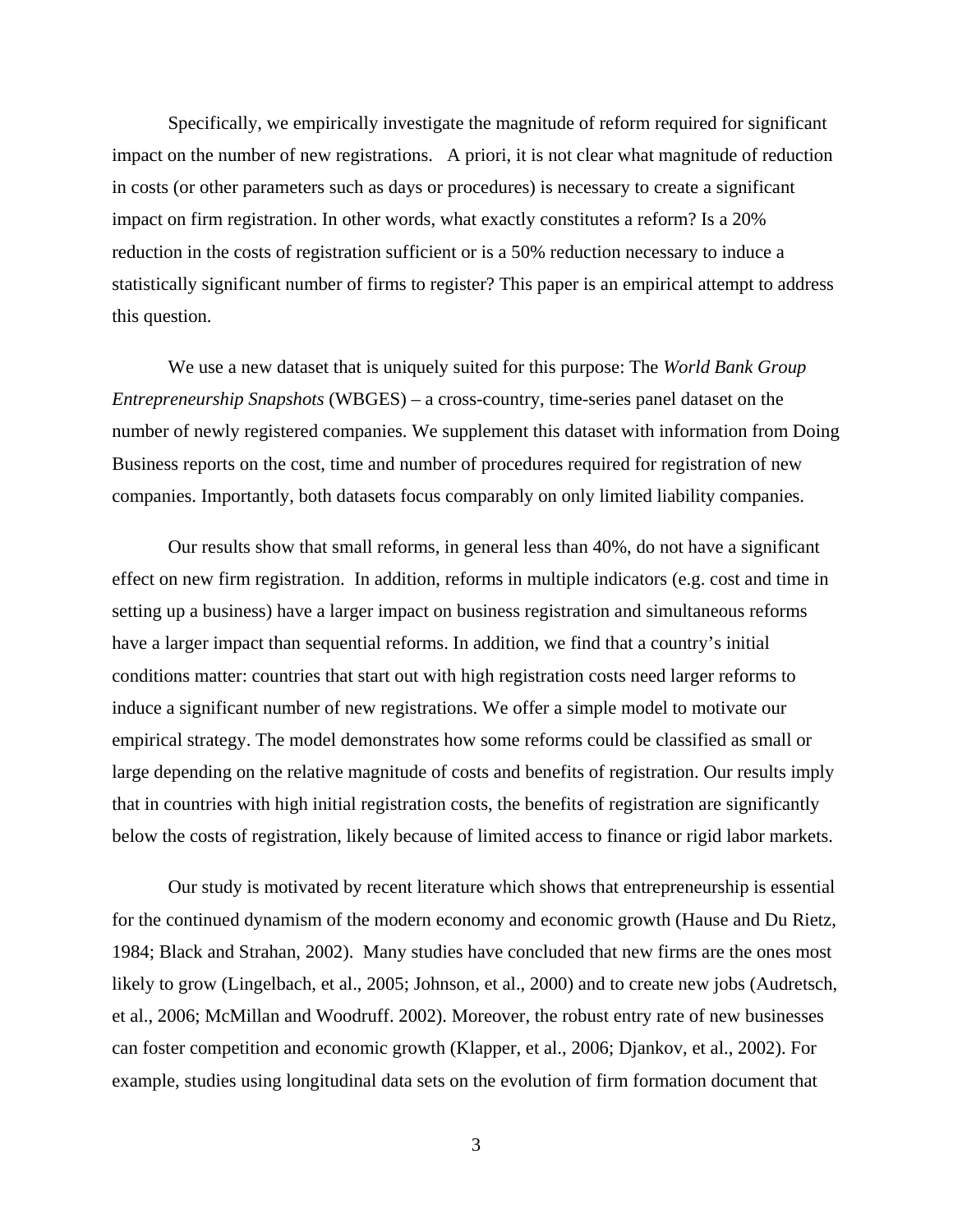economic growth in both Canada and the U.S. is driven by new formal business entry rather than by the growth of existing firms (Brander, et al., 1998; Haltiwanger, 2009). In many developing countries, where there was no significant private sector to start out with, new firms often strengthened reforms by improving economic conditions, as for instance in China (McMillan and Woodruff, 2002).

Previous studies have found that new firm creation is significantly related to countrylevel indicators of economic development and growth, the quality of the legal and regulatory environment, ease of access to finance, and prevalence of informality (Klapper and Love, 2010; Klapper, Amit, and Guillen, 2009). Costly regulations may also impede the setting up of businesses and stand in the way of economic growth (De Soto, 1990; Djankov et al., 2002). Furthermore, countries with higher entry costs have more corruption and larger unofficial economy (Djankov et al., 2002).

It is important for policymakers to understand the impact of the reform process on new firm creation and this paper can also offer empirically based advice to policymakers designing reforms. For instance, insufficiently large reforms may not have the intended impact on firm registrations and money and effort might be poorly spent on the reform. These results can help policymakers to design interventions with the biggest impact on private sector growth.

The paper proceeds as follows. Section 2 discusses methodology that motivates our empirical strategy. Section 3 discusses our data and shows summary statistics, Section 4 shows our results, and Section 5 concludes.

## **2. Methodology**

We begin by suggesting ways to classify reforms to starting a business, based on observed changes in cost, days, procedures or minimal capital requirements for new formally registered businesses (Doing Business, 2010). Next, we investigate empirically the varying impact of various classifications of reforms on new firm registrations. This section presents theoretical intuition to guides our empirical strategy.

Assume there is a benefit to the firm of registering as a formal business (versus continuing to operate informally). This benefit might be increased access to finance, a sales tax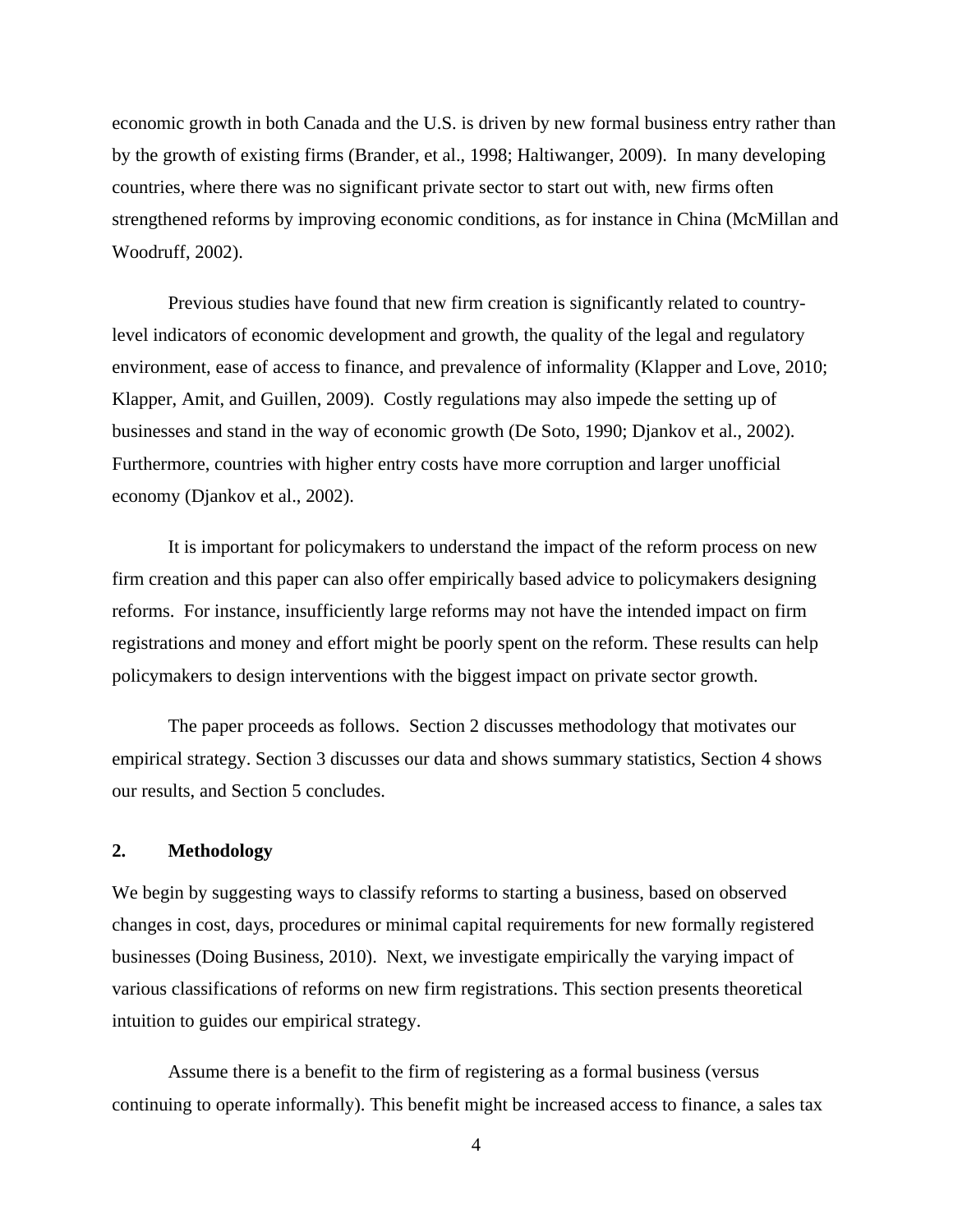ID to attract larger or foreign customers, better contract terms with suppliers or customers, or a reduced risk of governmental sanctions. Suppose the total sum of benefits can be represented by monetary amount *b*.

On the other side, there are costs to registering a formal business, such as official and non-official payments, personnel and managerial time spent dealing with required procedures, and minimum capital requirements that need to be met.<sup>2</sup> Suppose the total cost is represented by *c*, which also includes the monetary value of employee time and the time value of any delays. Clearly, the firms will only chose to register when the total benefits of registration exceed total costs, i.e.  $c < b$ .

Suppose there is a reform that affects the costs of registering a business. This could be a reduction in required direct fees, or a reduction in the number of procedures, that can be translated to a reduction in costs because of personnel time savings. Assume that before the reform the costs are equal to *c0*, and after the reform the total cost is *c1*, which is lower than *c0*   $(i.e., c1 < c0)$ . The reform will only lead to new formal sector registration when post-reform costs fall below the benefits to registration, i.e.  $c1 < b$ . The reform might be effective in inducing new business registrations or not effective, depending on the relative magnitude of parameters *b*, *c0* and *c1*. Specifically, there are two possible cases, which we refer to as a "small reform" or a "large reform":

Small reform: *b < c1 < c0* 

Large reform:  $c1 < b < c0$ 

In other words, if the reform is "small" the reduction in costs is insufficient to fall below the benefits, and therefore no significant increase in new registrations will be observed. In the case of a "large" reform, the costs fall below the benefits and there will be a significant increase in new registrations. An important assumption in our model is that only the costs change, while the benefits remain unchanged. For example, we assume that the government will not simultaneously raise taxes on formally registered businesses as it reduces the costs of registrations.

 $2$  We ignore the costs of tax payments that firms may incur after registration since we do not have data on tax payments.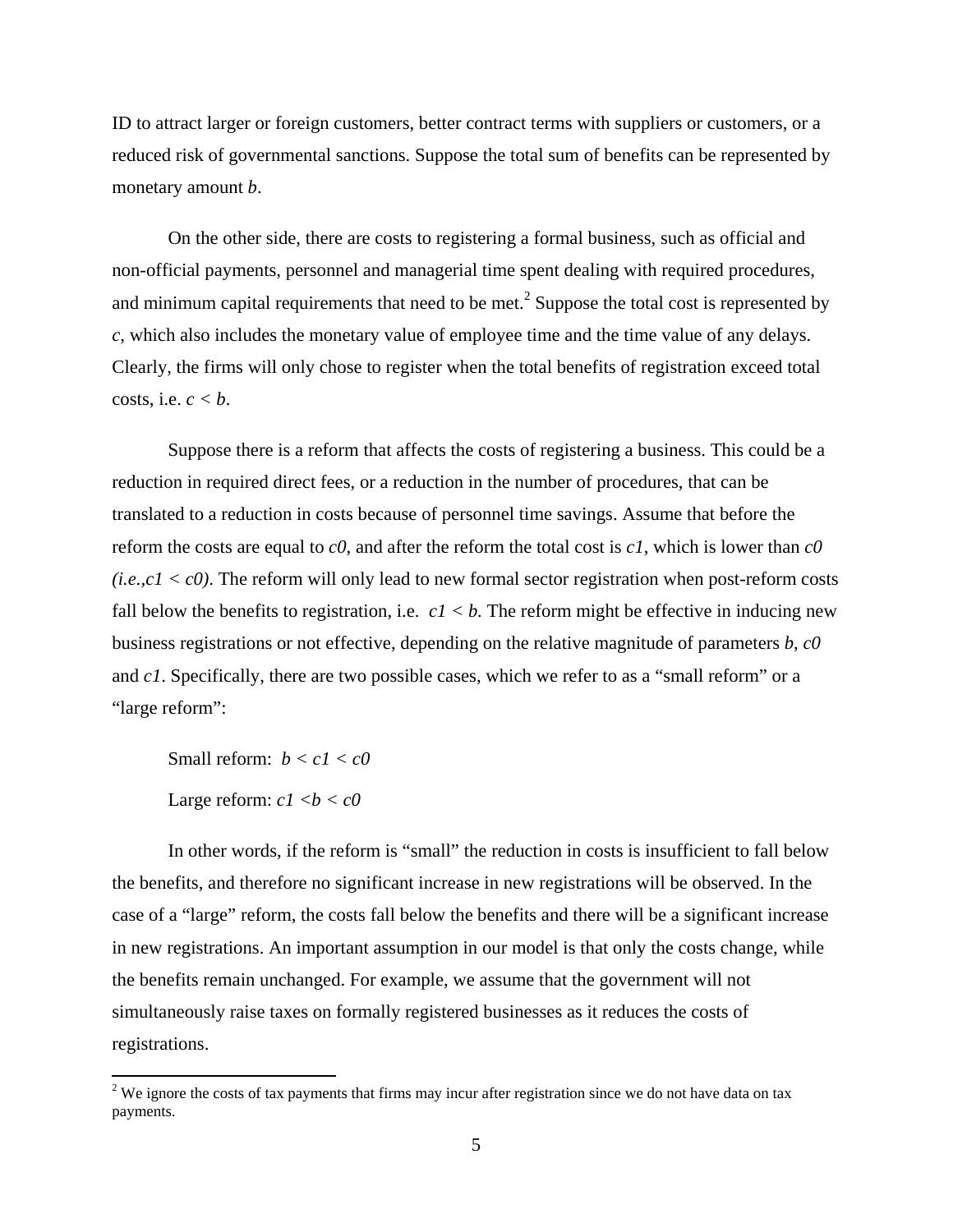Clearly, different firms will have different benefits from registration. In other words, instead of a single benefit parameter there is a distribution of firms with various benefits. In this case *b* can denote the average benefit. Our model will still hold under this continuous case as long as there is a non-uniform distribution of benefits (i.e. if there is some mass around the average benefit, for example as in a normal distribution). In this case the reform will be large if the costs fall below the average benefit. Under this scenario some firms chose to register even under an old regime with high costs, but the increase in registrations will be significantly more pronounced in a large reform then in a small reform.

The impact of a reform will depend on both the relative pre-reform benefits in the reforming country and the relative reduction in costs. For instance, in countries with less developed financial systems, the benefit of access to formal sector financing might be less accessible. In addition, some countries might only reduce registration fees by 20% while other countries might reduce fees by 50%. To summarize, we expect that when starting costs are significantly reduced, the cost of registrations for some firms will move below the expected benefits of formal sector registration, and these firms will chose to register under the new reformed regime. Our empirical tests will identify the magnitude of reforms necessary for a significant number of newly registered firms.

In our empirical tests, we are unable to observe *b*, but we can measure the change in costs (or other parameters). Because we cannot perform such experiments within a single country, we use cross-country and over time variation in costs to determine what changes in costs result in most significant increase in the number of newly registered firms. Specifically, we measure reforms (the move from  $c0$  to  $c1$ ) as the percent change over time in the Doing Business 'Starting a Business' parameters. Next, we construct various indicators of 'reform' along the percent change continuum, using discrete cutoffs; for instance, countries that reduced costs by more than 20% ('Reform\_20'), countries that reduced costs by more than 30% ('Reform\_30'), and so on. For each of the cutoffs, we classify countries as treated (reformers, defined as change below the cutoff) or controls (non-reformers, change above the cutoff).

Our empirical strategy is to use a difference-in-difference estimation to test the effect of one indicator of reform (e.g. 'Reform\_20') on new firm registration. We then compare results for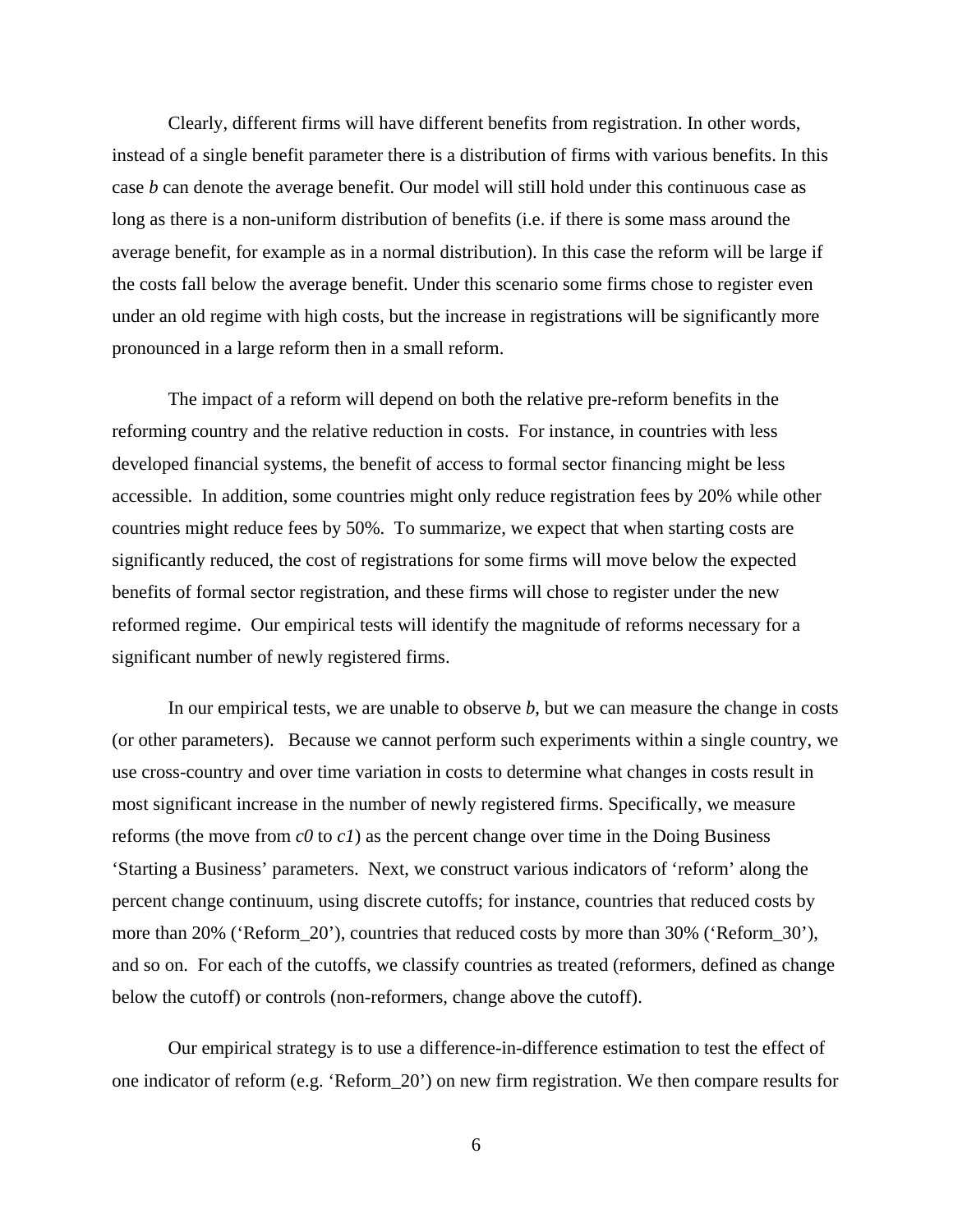different cutoff points and examine the level of reform that results in the most significant and largest in magnitude estimate of the impact. If the cutoff point is correctly classified (i.e. it is close to the "true" definition of reform in the data), the difference in difference estimation will produce the most significant and largest in magnitude estimates of the impact. However, misclassifying reforms will result in reduced observed impact. Appendix 1 presents an example of how misclassification can happen due to Type I or Type II errors.

In other words, this methodology allows us to identify which cutoff points lead to the largest and most significant increases in formally registered businesses. The closer our chosen cutoff point is to true reform point, the more significant the regression results should be. Thus, we can use the significance and magnitude of the coefficients to point out the true definition of 'reformer' as a specific percent change in the underlying variable.

# **3. Data and Descriptive Statistics**

## *3.1 Data on New Firm Registrations*

For our dependent variable, we use data from the *World Bank Entrepreneurship Snapshots* (WBGES) – a cross-country, time-series panel dataset on new firm registrations.<sup>3</sup> Data on the number of newly registered firms in 92 countries is collected annually from 2004 to 2009 directly from business registries and other government statistical offices worldwide. The main variable of interest is new business 'entry density', defined as the ratio of newly registered limited liability firms per 1,000 working age population (those ages 15-64). The final dataset includes 494 observations from 92 countries over the six-year period 2004 to 2009.

Entry density ranges from 4.21 in high-income countries to less than one in lower-middle and lower income countries. In other words, there are on average about four limited-liability firms registered annually per 1,000 working age individuals in industrialized countries, as compared to about one firm per 1,000 individuals in developing countries. There are also significant disparities across regions, ranging from an entry density of 0.58 in Sub-Saharan African (SSA) countries to 2.26 in Europe and Central Asia (ECA). This translates roughly to an average of 55,000 newly registered limited-liability firms per year in industrialized countries,

<sup>&</sup>lt;sup>3</sup> The complete database and related reports is available at:  $\frac{http://econ.worldbank.org/research/entrepreneurship.}$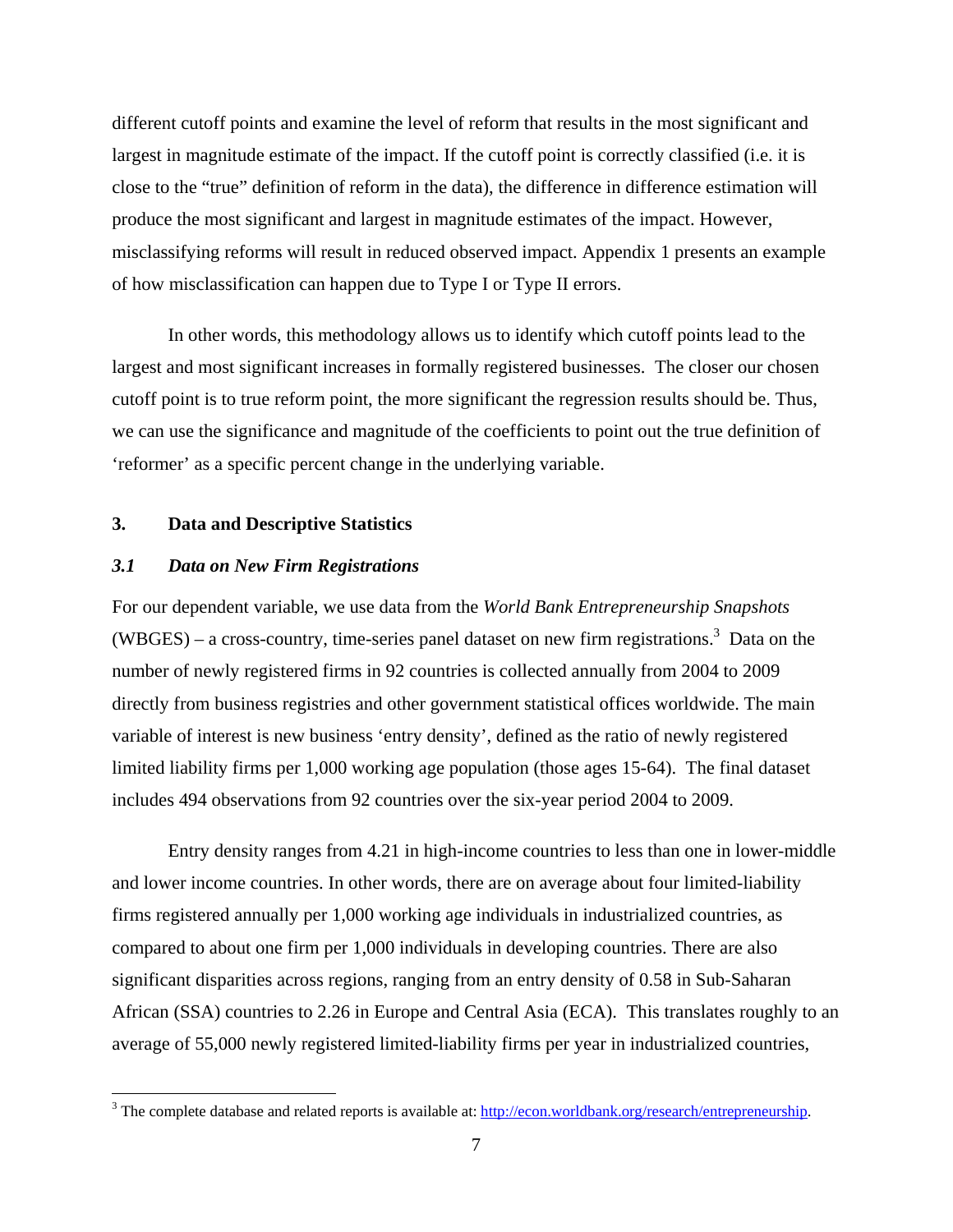relative to about 35,000 in Latin America, 14,000 in South Asia, and 9,000 in Sub-Saharan Africa. Figure 1 shows the distribution of entry density across countries.

# *3.2 Identifying Reforms to the Business Environment*

Our measures of reform come from changes in the *Starting a Business* section of the World Bank's *Doing Business* database, which provides country-level indicators to measure the efficiency of the business environment. The first indicator, Starting Costs, captures all official fees and additional fees for legal and professional services involved in incorporating a business, and is measured as a percentage of the economy's income per capita. The second indicator is the Number of Procedures necessary to incorporate a business. Third, Starting Days, measures the time required to start a business, which is defined as the number of days that incorporation lawyers indicate is necessary to complete all required procedures with minimum follow-up with government agencies and no extra payments. Fourth, paid-in Minimum Capital Requirement captures the amount that an entrepreneur needs to deposit in a bank or with a notary before or shortly after registration and is recorded as a percentage of income per capita. Figure 2 shows the distributions of the annual percent change in these four explanatory variables.

We use the annual percent change in these variables to construct dummy variables  $(0/1)$ identifying different reform levels (e.g. 20%, 30%, etc.). Complete variable definitions and summary statistics are shown in Tables 1 and 2. For all four indicators of Starting a Business, the mean of the annual percent change is negative, suggesting that, over time, most countries have been successful in lowering registration costs, reducing days, procedures or capital requirements.

# *3.3 Classifying Reforms*

First, we empirically study the impact of different cutoff points that we use for reform classification. For each of the variables of interest we classify a country as a reformer if the percent change in the variable is below the cutoff point. For example, for the variable 'Cost Reform\_20', we classify as reformers all countries that reduced costs at least by 20%; all other countries are classified as non-reformers. We get 57 reformers using this definition (Table 3). Clearly, as we increase the cutoff, we ask for a more significant change and the number of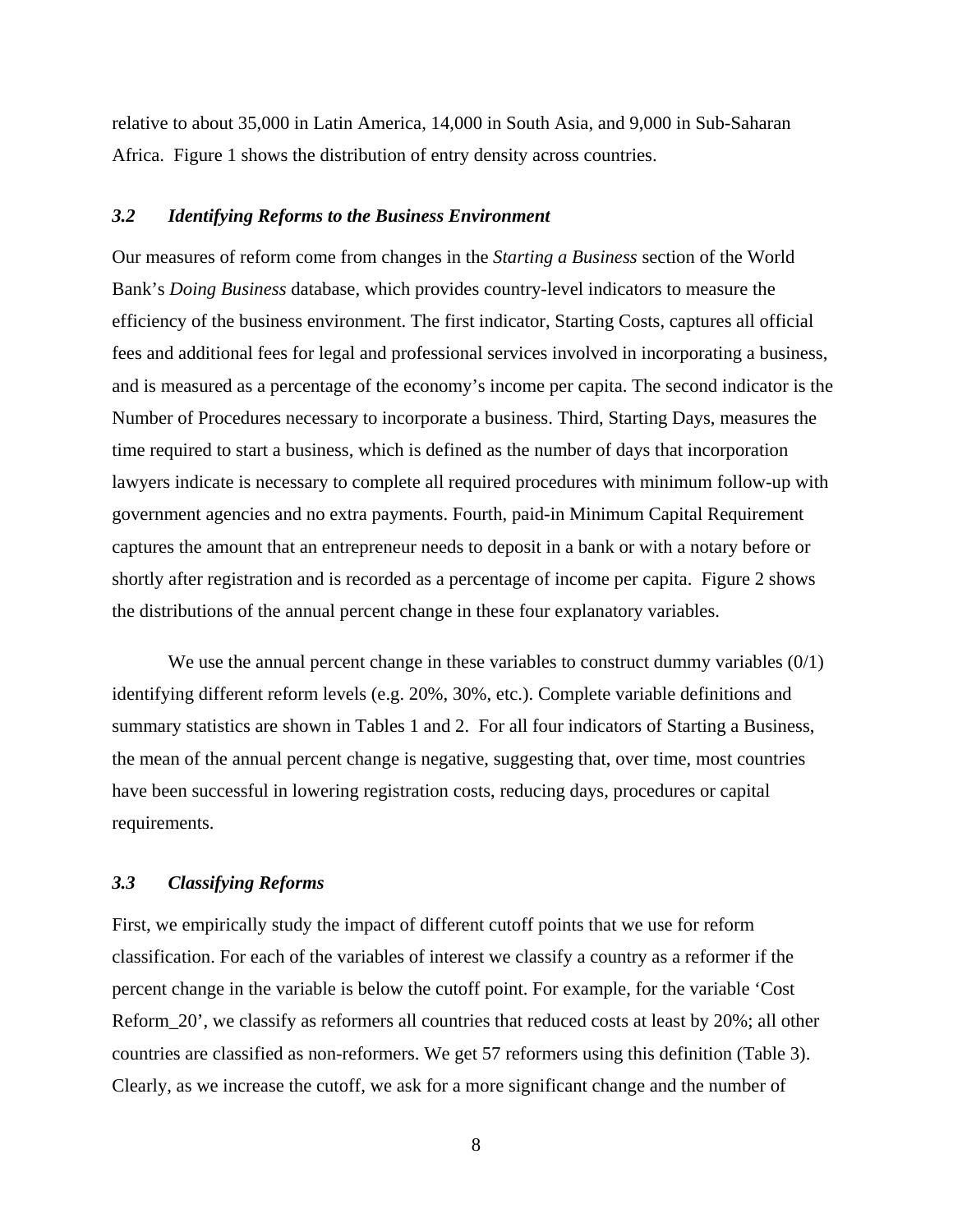reformers declines to 42 with at least a 30% drop in cost, 28 with a 40% cutoff, 16 with a 50% cutoff, and only 7 with a 60% cutoff. We do not explore larger (i.e. more negative) cutoffs because they produce very insufficient number of reformers.

Table 3 shows similar trends across the different business environment variables; increasing cutoffs result in a lower number of reforming countries. For example, a 50% reduction in the number of days required to start a business occurs in 32 countries in our data; however, when we examine a 50% reduction in the number of procedures, only five countries are classified as reformers. This suggests that countries are more likely to implement large reforms in the number of days, relative to costs and procedures.

Note that since our data is a panel, a country can be identified as a reformer in more than one year. But the number of countries with repeated reforms is rather small. For example for 20% cutoff we have 30 repeated reforms for cost, 31 for days, 11 for procedures and 20 for minimum capital. Clearly as the cutoff becomes more stringent, the number of repeated reforms goes down significantly. Thus, for 50% cutoff we only have one repeated reform for costs, six for days, none for procedures and six for min capital. For the purposes of our regression analysis, we look at the effects of the first reform for each of our definitions, i.e. we consider a country a 'reformer' for all subsequent years following a first reform.

Often a country that is reforming the business registration process will make changes in the process along several dimensions. For example, as the number of procedures goes down, the length of the process will also go down, and often the costs will be reduced as well. It is possible that when several changes occur simultaneously, smaller changes along each dimension will produce significant results, while a single parameter change will not.

For example, a 20% change in costs or a 20% change in the number of procedures that occur independently (i.e. only one change happens in a country) may not produce a significant impact on number of registered businesses because the changes are too small for new overall costs to fall below the benefits. However, if two changes are combined, in other words, if both costs and procedures are reduced at the same time, the effect of these two simultaneous changes may be significant. Using the intuition of our model, the decline in procedures can be translated into monetary value because of time savings of personnel that will be involved in the registration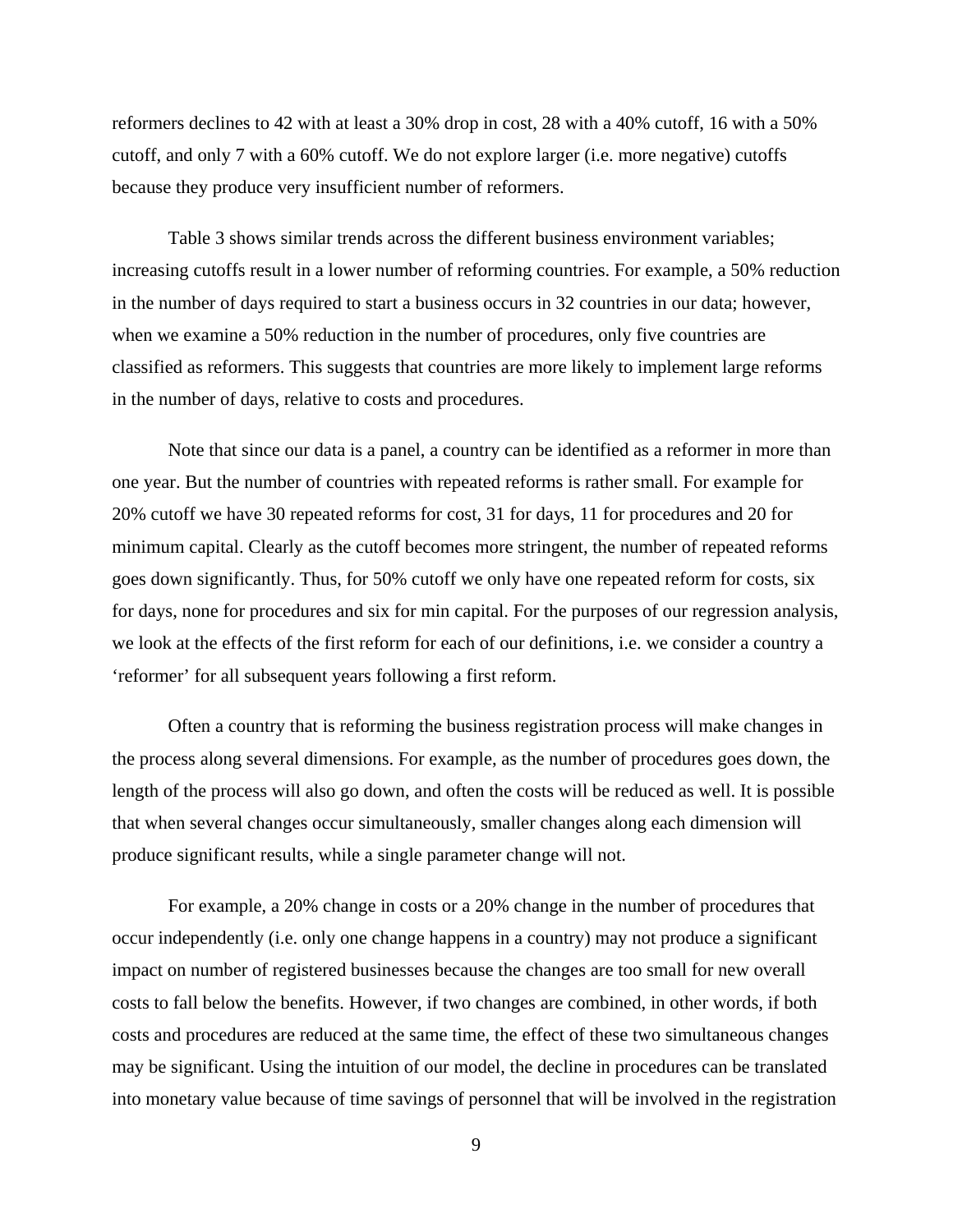process. Thus, the aggregate costs of both reforms may fall below the benefit and the joint reform will be identified as "large," while each individual reform is independently too "small."

We investigate this hypothesis by defining simultaneous reforms. In this case a country is classified as a reformer if at least two reforms occur simultaneously. We also look at cases in which three reforms occur simultaneously, although these are very rare.

In addition, it may happen that reforms occur in subsequent years. For example, the costs may be reduced in one year and in the next year the number of procedures or days will be reduced. Similarly, a single change by itself may be insufficient to induce significant number of new registrations, but when the second change occurs, there will be cumulative effect that will make a difference. To test this assumption we define sequential reforms. In other words, for each cutoff we only classify a country as a reformer when two or more reforms with a given cutoff occur sequentially. For example, for a 20% cutoff, a country is not classified as a reformer when the first reform occurs. However, when a second reform occurs, the country is classified as a reformer under our 'two sequential reforms' definition. Similarly, for three sequential reforms a country is only classified as a reformer only after three reforms occur within our sample frame.

Table 4 presents the number of countries classified as reformers according to each of these different definitions. Column one gives a number of "reformers" classified for each cutoff if any one of the four business environment measures previously discussed has fallen below the cutoff in any given year. We get 79 "reformers" by this definition and a 20% cutoff and only 47 for a 50% cutoff.

In Column 2 we classify country as a reformer if two or more reforms occur in a country. These two reforms could be any of the four measures discussed above and for now we do not make a distinction. In other words it could be reform of days and procedures, or reform of cost and days, or any other combination. We classify a country as a reformer if two reforms occur simultaneously (in the same year) or if they occur sequentially. We get fewer countries classified as reformers in the case of two reforms: 69 with cutoff of 20% and only 22 with cutoff of 50%. Clearly, this is stricter definition then the one used in column 1 and fewer countries fit this new criterion. In column 3 we tighten the definition even further and require that two or more reforms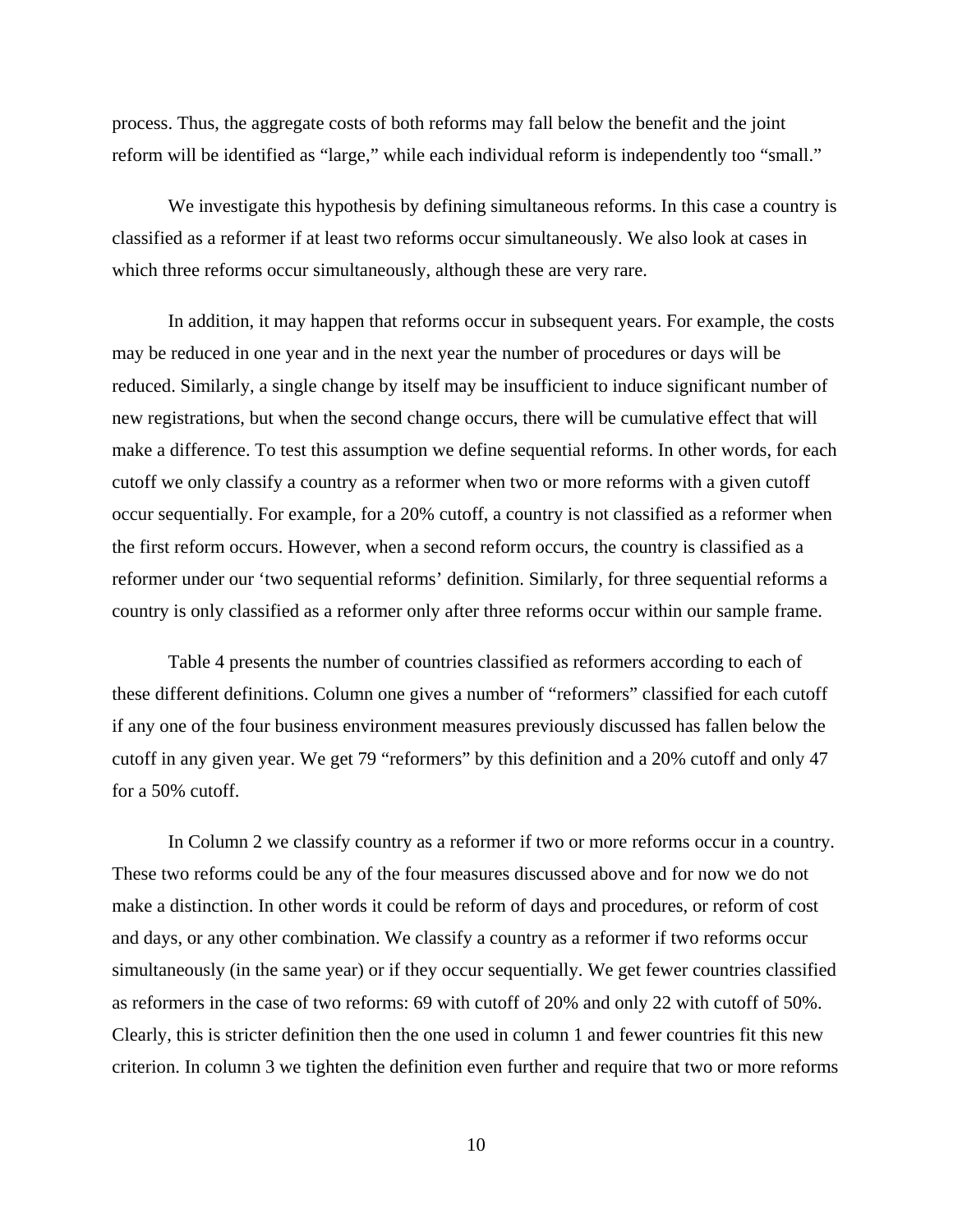occur simultaneously, in the same year. In other words, column 3 is a subset of reformers classified in column 2. We get 51 countries for 20% cutoff and only 14 countries for 50% cutoff.

Column four shows the number of reformers when we change our definition to require that at least three reforms occur in a country, but they can occur simultaneously or sequentially – i.e. the first reform in one year, the second in the next year, and the third reform a year or two later. We only classify a country as a reformer when we observe the third change happening. This definition is stricter than the one used in column two, but is not necessarily stricter than the one used in column 3. Thus, for cutoff of 20% we observe more reformers in this column than in column 3. In other words, more countries make reforms in stages than simultaneously. However, as the cutoff decreases we get about the same number of reformers as in the previous column.

In the last column we present the number of countries with three of more reforms occurring simultaneously. The numbers are significantly smaller. With 20% reforms only 28 countries are classified as reformers (relative to 51 countries with two simultaneous reforms). The numbers quickly drop as the cutoffs increase, only 14 countries are identified as reformers with a 30% cutoff and 8 or less with a 40% cutoff. These numbers suggest that despite the fact that changes are correlated (i.e. change in procedures is more likely to be accompanied by change in days and change in costs), it is relatively rare to observe three of these changes occurring simultaneously.

#### **4. Results**

#### *4.1 Regression Model*

To test which definition of reforms produces the largest change in business registrations, we run the following regressions:

$$
Entry Density_{it} = \alpha_i + \beta \text{ Reform}_{it} + \gamma \text{ GDPPC}_{it-1} + d_t + \varepsilon_{it}
$$
\n(1)

Here, Reform is equal to one for all countries classified as reformer using each of the cutoffs discussed above. This dummy equals to one for the year in which reform has occurred and all years after the reform. In other words, we allow the reform to have a lasting impact on a country, not only in the year of reform. In essence this is a difference in difference approach, in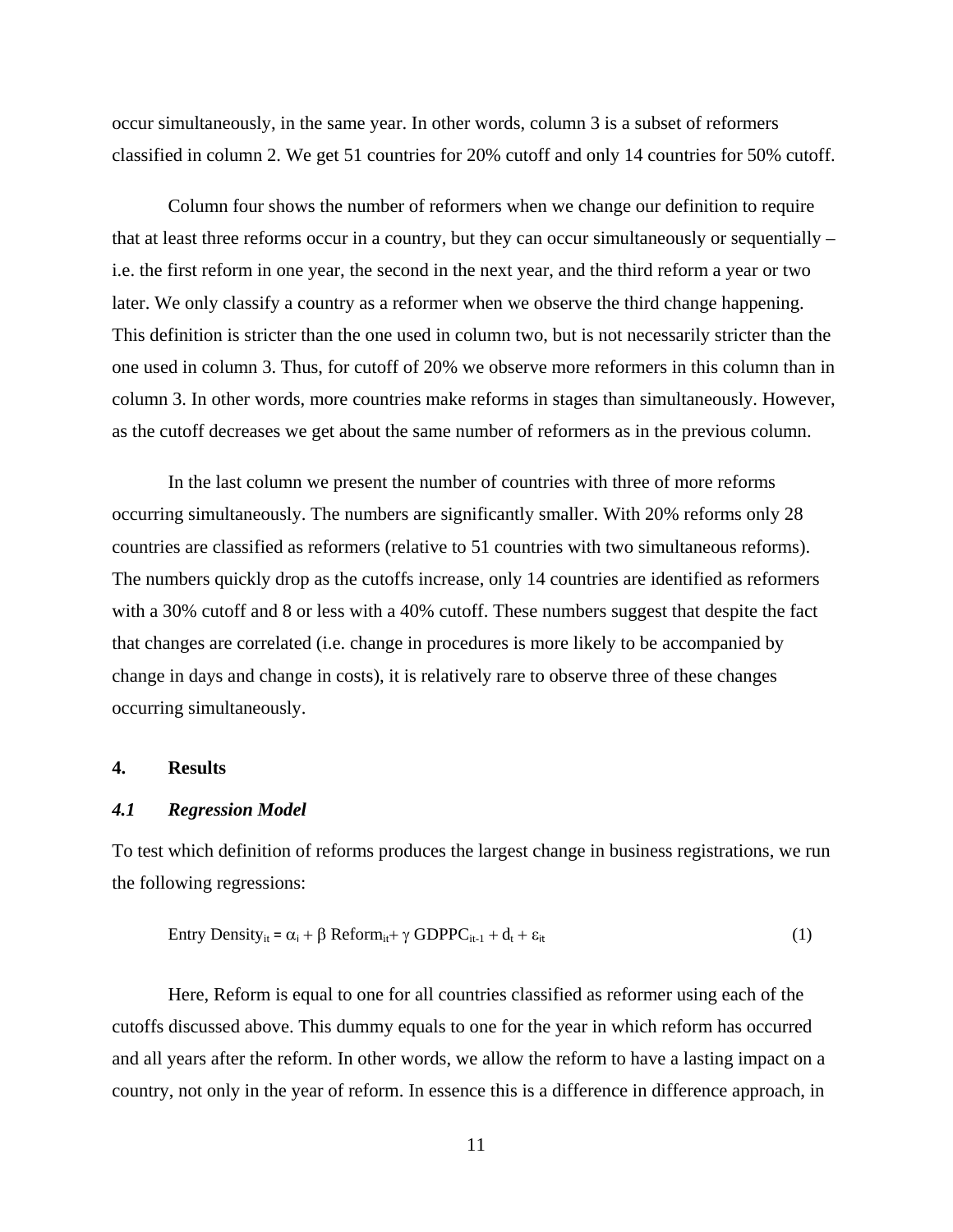which "treated" countries are the countries that have been classified as reformers versus controls (non-reformers), and the time is defined as before and after the reform. Thus, the 'Reform<sub>it</sub>' term can be written as a combination of two dummy  $(0/1)$  variables, 'Reform country', which is equal to one for countries identified as reformers, and 'After reform period', which is a dummy equal to one for the year of the reform and all subsequent years:

 $Reform_{it} = Reform Country_i * After_t$ 

In other words, this framework allows us to use reformer countries as controls in years before they implemented a reform. We allow each country to have its own country-specific error term,  $\alpha_{\rm L}$ , (i.e. country fixed effect) because the level of new registrations varies significantly around the world (see Klapper and Love, 2010). In addition, to make sure the changes in new registrations are due to the specific reforms rather than the business cycle effects, we control for lagged GDP per capita (although our results are not sensitive to this control).

Finally, we include time dummies to control for any global changes in macroeconomic environment that may affect all countries registrations. This is important because our data covers the period of the global financial crisis. For example, Klapper and Love (2010) show that number of new registrations dropped significantly during the crisis year in most of the countries. The time dummies will capture the average drop in registration in the year of the crisis, relative to previous years and eliminate the confounding impact of the crisis. $4$  In addition, the time dummies will also capture global changes in registration trends. Thus, Klapper and Love (2010) show that number of registered businesses is increasing overtime; in other words there is a trend toward more formalization. If firm registrations are increasing in all countries because of this trend, we may erroneously attribute the impact to reforms (which capture the later years of the sample) to the increasing registration trend. We estimate these regressions by OLS with standard errors clustered on a country level to allow for any serial correlation within countries.

<sup>&</sup>lt;sup>4</sup> In addition, we test robustness of our results to eliminating the year 2009 from our regressions all together. This significantly reduces our sample (by about 1/6) and some of the results become statistically weaker, but the general patterns remain the same.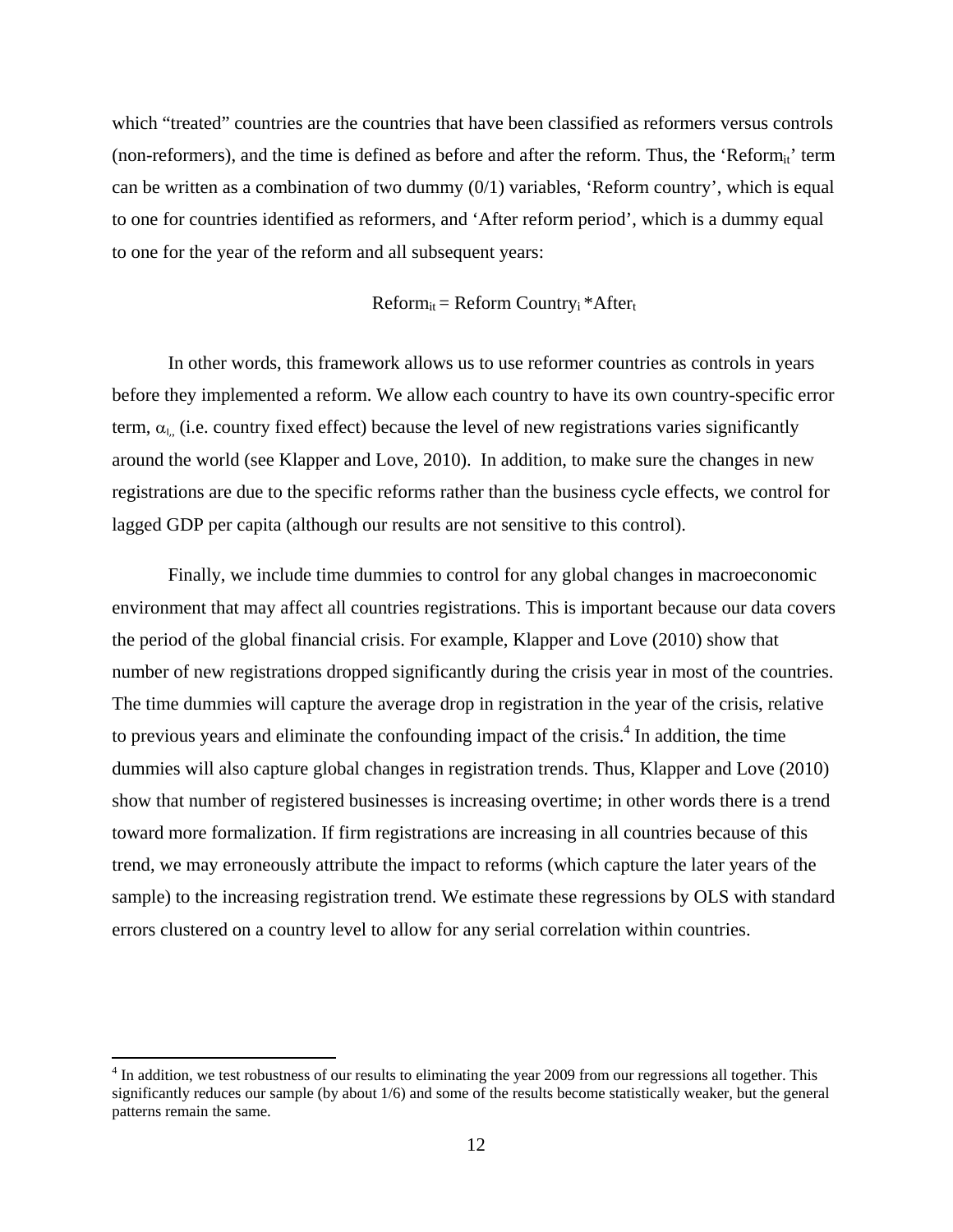# *4.2 Single Reform Results*

Table 5 contains our regression results. Each cell in the table reports the coefficient of a separate regression; to save space, we only report coefficient on the reform variable (i.e. coefficient  $\beta$  from model 1). We observe that for cost reform to be effective, the costs have to go down at least by 50% relative to the pre-reform level. However, even a 40% drop in the number of days produces significant outcome in terms of registered businesses. The largest impact for costs and number of days is observed for 60% reduction, but in this case only 7 countries are classified as reformers in the case of costs and 23 for number of days (Table 1).

For number of procedures even a small change of 20% reduction produces significant results. However, larger changes produce more significant results, which peak at 40%. In light of our model, for number of procedures the reforms appear to be sufficiently large at a 20%-40% reduction. Therefore, setting a stricter cutoffs (such as 60%), results in more misclassification due to Type I error such as discussed in Appendix 1. This does not imply that larger reforms are ineffective. It simply suggests that in the case of procedures even smaller reforms are significant, with an optimal reduction of about 40%.

For minimal capital requirements we find the impact is weaker, perhaps because many countries do not impose minimum capital requirements or because these requirements are not binding. The results are marginally significant (at about 11-12% levels) for about all levels of reductions.

#### *4.3 Simultaneous and Sequential Reform Results*

Next we investigate the impact of several reforms at the same time, whether occurring simultaneously or sequentially. Table 6 presents our results. The first column presents the single reform case for comparison. In this column a country is defined as a reformer if any of the four business environment measures change by the percent specified in each cutoff. In essence it parallels results in Table 4, but now lumps all reforms together in one measure. We observe that if the reform is defined as a change in any of the four variables, the only significant results are obtained with 50% or 60% cutoff. Thus, a country must change one of the four measures by at least 50% to result in a statistically significant increase in registrations; such a large change can be safely classified as a reform.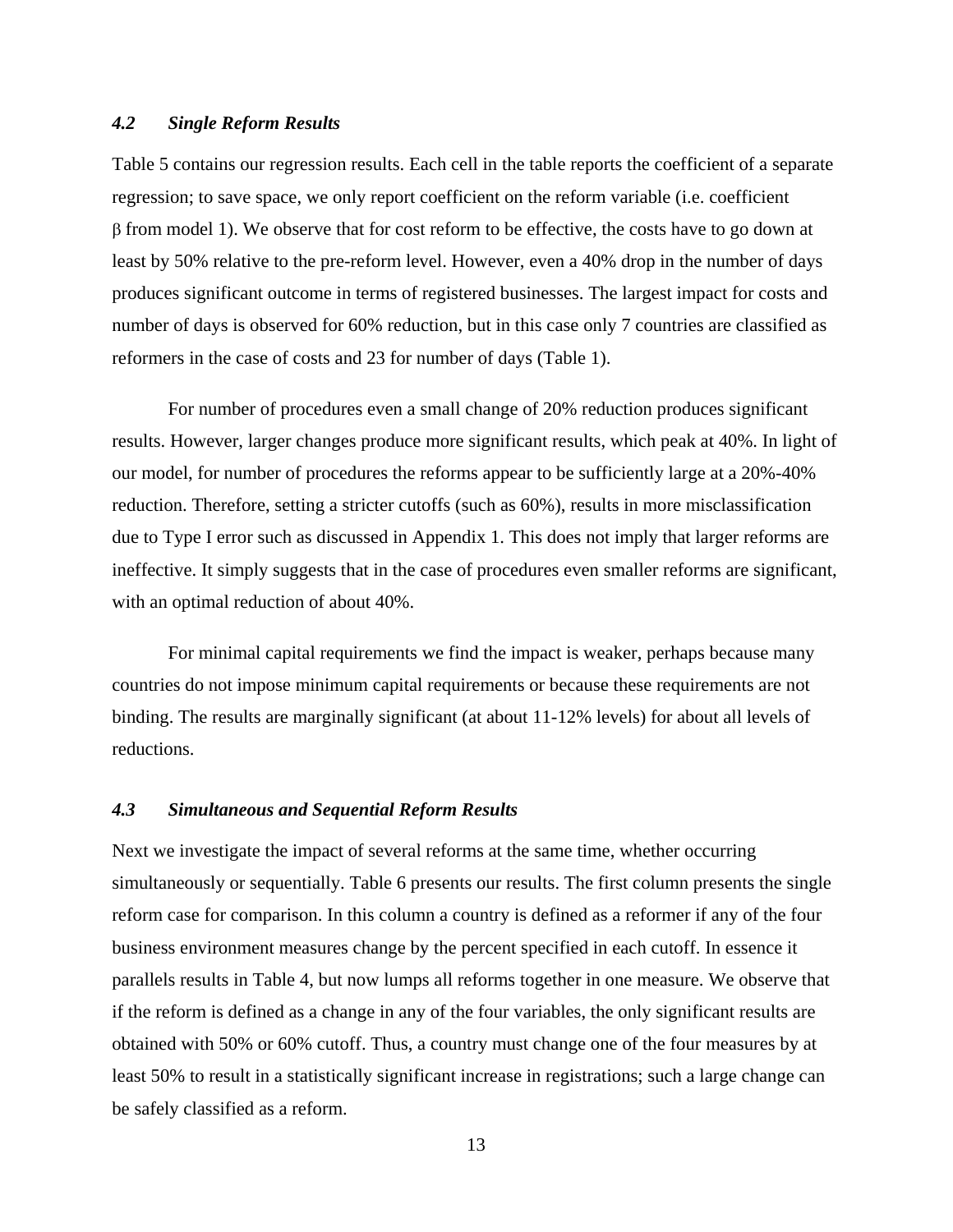Column two presents results for two reforms that can occur either in the same years or in subsequent years (i.e. sequentially). We observe that in this case even a 40% reduction in the underlying measures is sufficient to produce a significant impact. Thus, if more than one reform is occurring in a country, the magnitude of each of the reforms can be smaller because of the synergistic effect.

We observe similar results for two reforms occurring simultaneously (column three), although the magnitudes of the coefficients are slightly larger for simultaneous reforms. For example, for a 40% cutoff the coefficient on simultaneous reforms is 0.613, while the coefficient on sequential reforms is 0.525. Even larger differences are observed for 50% cutoff: 0.617 with two sequential reforms and 0.78 with two simultaneous reforms. This suggests that there is some advantage in two reforms occurring simultaneously rather than sequentially.

Next, we investigate the impact of three reforms occurring sequentially in column 4. We find that even a 30% reduction in three out of four measures results in a significant impact on number of registered businesses. This further confirms the synergistic impact of reforms as when three changes are occurring, each individual change can be smaller in magnitude than in the case of single or double reforms. Thus, in combination even smaller reforms produce a significant outcome.

The last column presents our results for three simultaneous reforms. The results are similar to three sequential reforms, but the coefficients again are larger for the comparable cutoffs. For example, for 30% cutoffs the three sequential reforms produce a change in 0.346 in entry density, while three simultaneous reforms produce a change of about 0.6, almost twice as large. The results for 60% change are ignored since there are only 2 countries classified as reformers using this definition.

An important caveat to these results is that multiple reforms – either sequentially or simultaneously – might suggest that these reforms are part of a larger private sector reform package. In other words, we cannot assess with absolute certainty that the increase in new firm registrations is exclusively the result of these specific reforms and not a more general improvement in the business environment. However, even in such circumstances, our results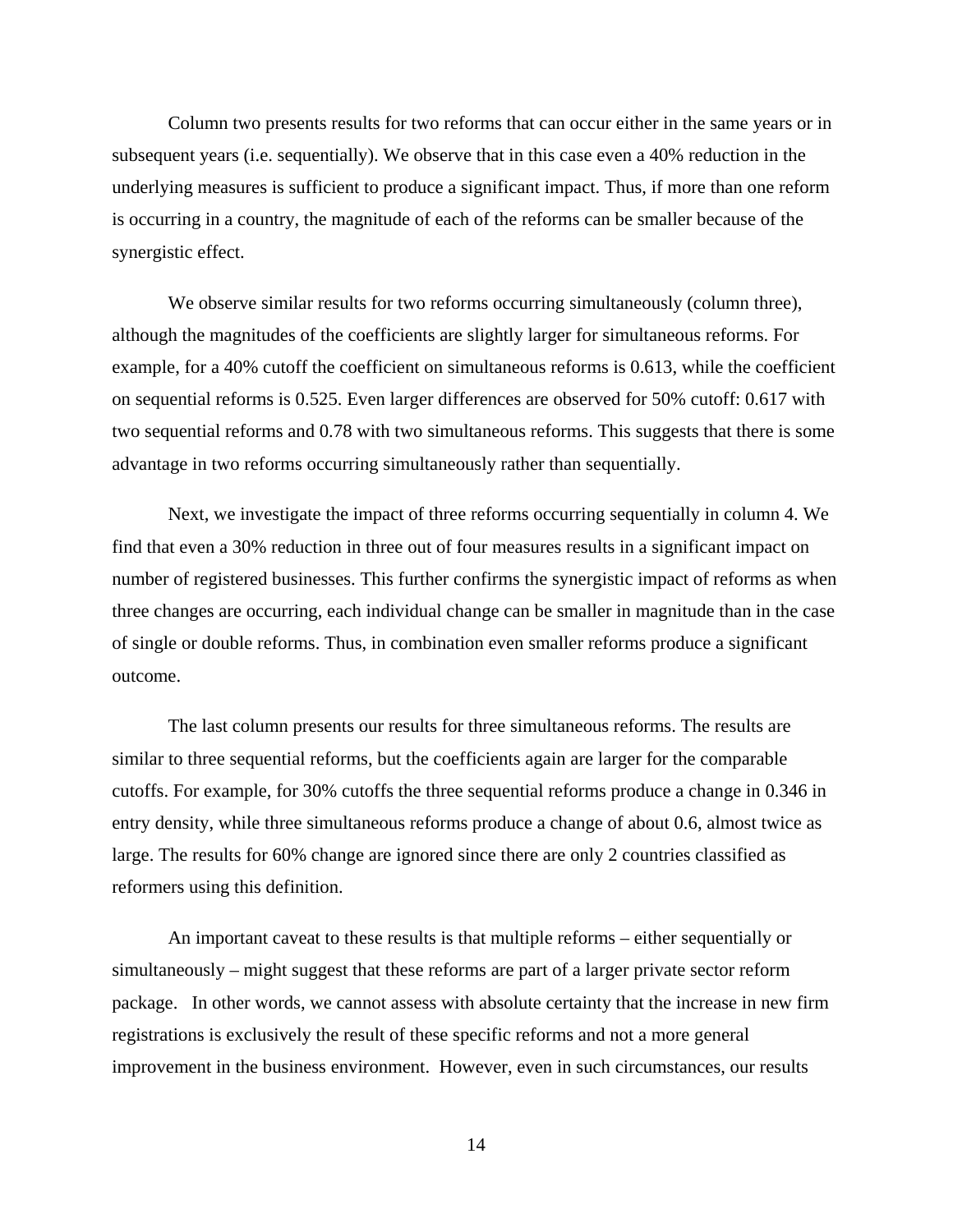suggest that very small changes (less than 30%) are unlikely to increase formal sector participation.

# *4.4 Sensitivity to Pre-reform Business Environment Levels*

In this section we investigate whether the impact of reforms varies with the pre-reform level of the business environment. There are two alternative hypotheses: First hypothesis is that in weak business environments firms need larger changes to motivate them to register. For example, in countries with very high costs or requiring many procedures, small reforms (such as 20% or 30% reductions) will be insufficient to induce significant business registrations. The alternative hypothesis might also hold if in weak countries even a small change will be welcomed by the severely constrained firms. More formally, the outcome of the reform depends on the distributions of costs and benefits, as discussed earlier. If in a country with very high registration costs, the benefits are also very high, then even a small change in costs may induce a significant number of new registrations. In terms of our model, in this case, the benefit is just below the prereform costs.

Alternatively, countries with higher registration costs might also offer fewer benefits to formal firms, so that only a large change in costs will induce a significant number of new registrations. In terms of our model, this hypothesis suggests that in countries with high initial costs, the average benefits are significantly below the costs.

To investigate these alternative hypotheses we add the interaction of the pre-reform level of the business environment to our model.

Entry Density<sub>it</sub> = 
$$
\alpha_i + \beta_1
$$
 Reform<sub>it</sub> +  $\beta_2$  Reform<sub>it</sub><sup>\*</sup>Pre-reform-level<sub>i</sub> +  $\gamma$  GDPPC<sub>it</sub> +  $d_t + \varepsilon_{it}$  (2)

The pre-reform level is defined as the level of business environment just a year before the reform (again, we only consider first reforms). Thus, it is not time-varying (hence the subscript i) and in the regression the level is subsumed in the fixed effects. In other words, this specification allows us to investigate whether the reform has more or less significant impact with different pre-reform levels.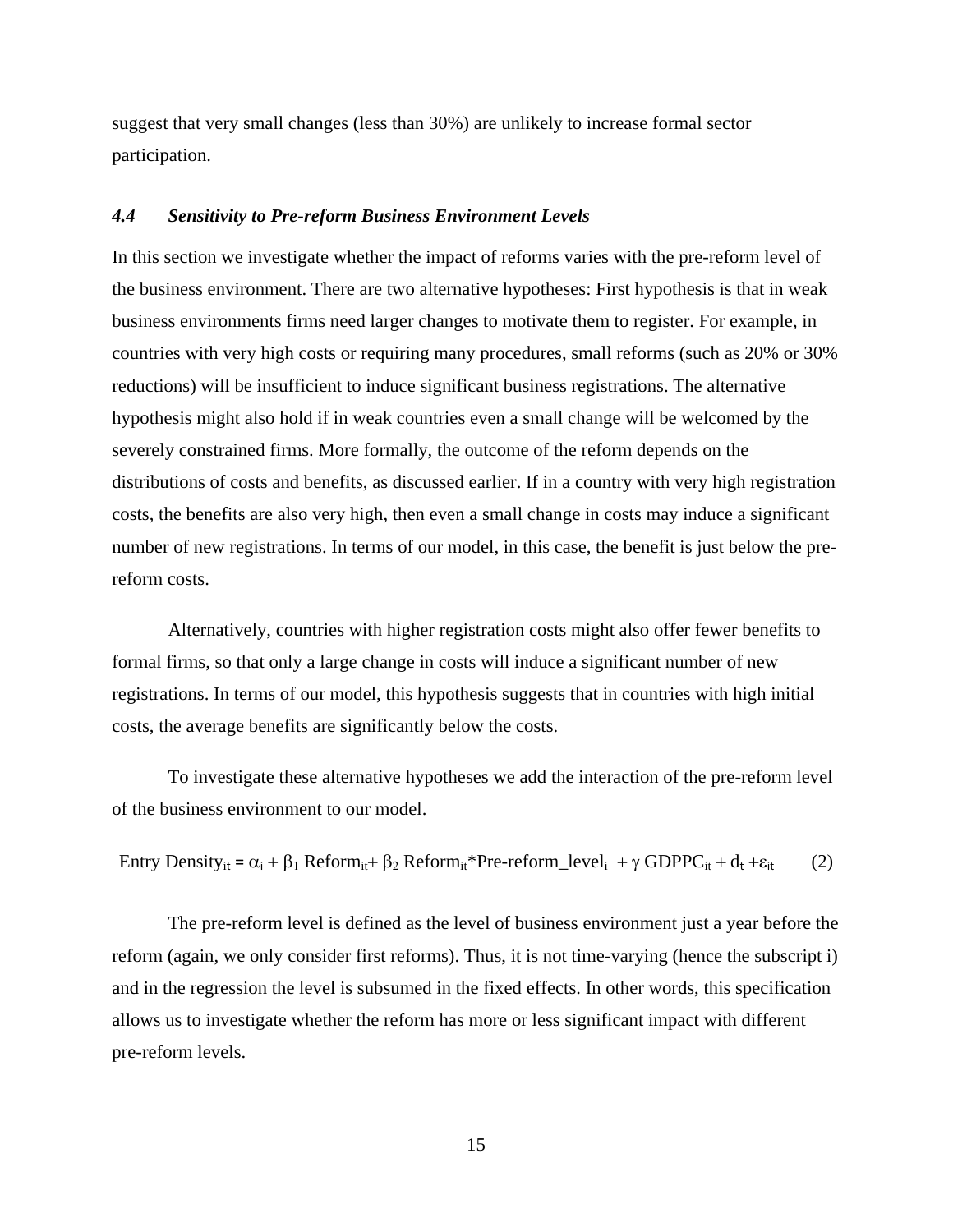Table 7 presents the results. Once again each cell (of 4 rows each) is a single regression but now we report two coefficients – the reform coefficient and the interaction of reform with pre-reform levels. We observe that for all the measures smaller reforms are less significant in countries with high pre-reform levels. For example, for the cost variable, a 50% change in costs is less significant in countries with high pre-reform cost levels. However, a reform of 60% is almost equally effective in countries with high pre-reform levels (i.e. the interaction is not significant at conventional level, but is still negative).

For a reform reducing the number of days required to register a business we observe a similar patter at 40% change – the higher the number of pre-reform days, the smaller the benefit of the 40% change. However, the interaction becomes not significant at conventional level for 50% reform, again suggesting that larger reforms are more effective in countries with high prereform levels. For procedures this impact is even clearer: at a 20% change, the impact is significantly reduced with higher pre-reform number of procedures – the interaction coefficient is -0.145 and significant at 10%. However, with a 30% change in procedures, the interaction is much smaller, -0.084, and not significant at conventional levels (p-value of 0.145). The 40% change in procedures is effective no matter the initial conditions as the interaction is not significant. The results for minimum capital suggest that any reform is less effective in countries with higher minimum capital.

Overall, these results suggest that in countries with very high costs, long delays or a large number of procedures necessary to register a business, the benefits of registrations are significantly lower than the existing costs for a large number of firms. Therefore, large changes (40% or more) are required in order for firms to choose formal registration. Simply speaking, in countries with very weak business environments, small reforms are not sufficient to motivate significant changes in the number of new firm registrations.

# **5. Conclusion**

In this paper we offer an empirically based quantitative way to identify business environment 'reformers'. Our results show that small reforms, in general less than a 40% reduction in costs, days or number of procedures, do not have a significant effect on new firm registration. This suggests that 'token' reforms, perhaps motivated by political or multilateral pressures to reform,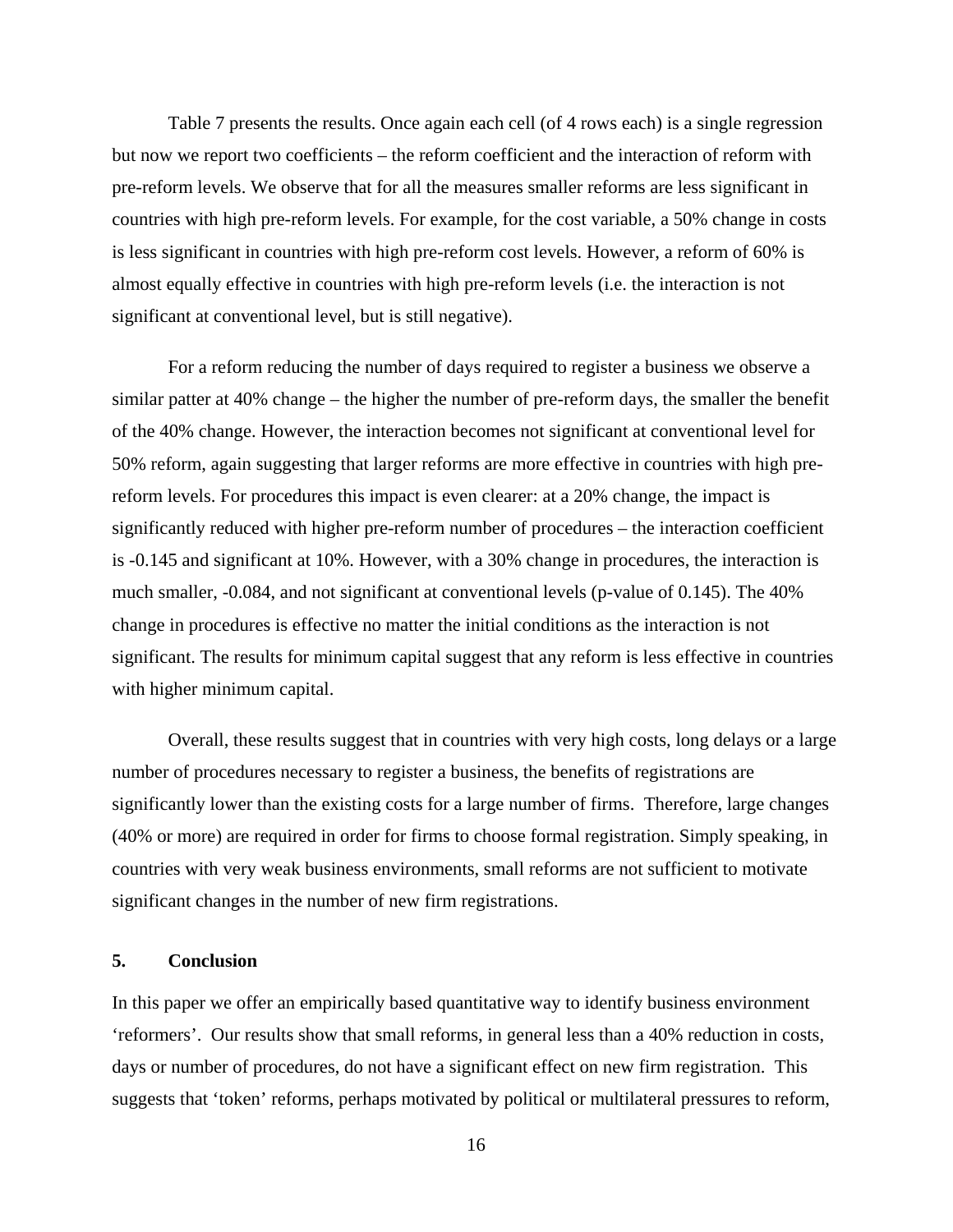do not have the intended effect on private sector activity. Furthermore, we show that countries with relatively weaker business environments require relatively larger reforms in order to impact new firm registration. It might be the case that countries with weaker business environments also have fewer benefits for formal sector registration (such as access to formal financial and labor markets) and therefore larger reductions in costs are necessary to incentivize firms to incur the costs of formal registration.

We also show that there is synergistic impact of reforms. In the case of two sequential reforms, each of the reforms can be smaller than if they occurred independently. In addition, two reforms occurring simultaneously have more impact than if they occur over a longer period of time.

Our results highlight the importance of defining reforms in a way that is consistent with expected outcomes, i.e. in this case the number of newly registered businesses. The methodology developed in this paper can offer alternative classifications of reformers, which can be useful to policymakers, researchers, and practitioners working to improve the business environment and private sector development. Our results can also be helpful to motivate policymakers to make larger, and more difficult, reforms.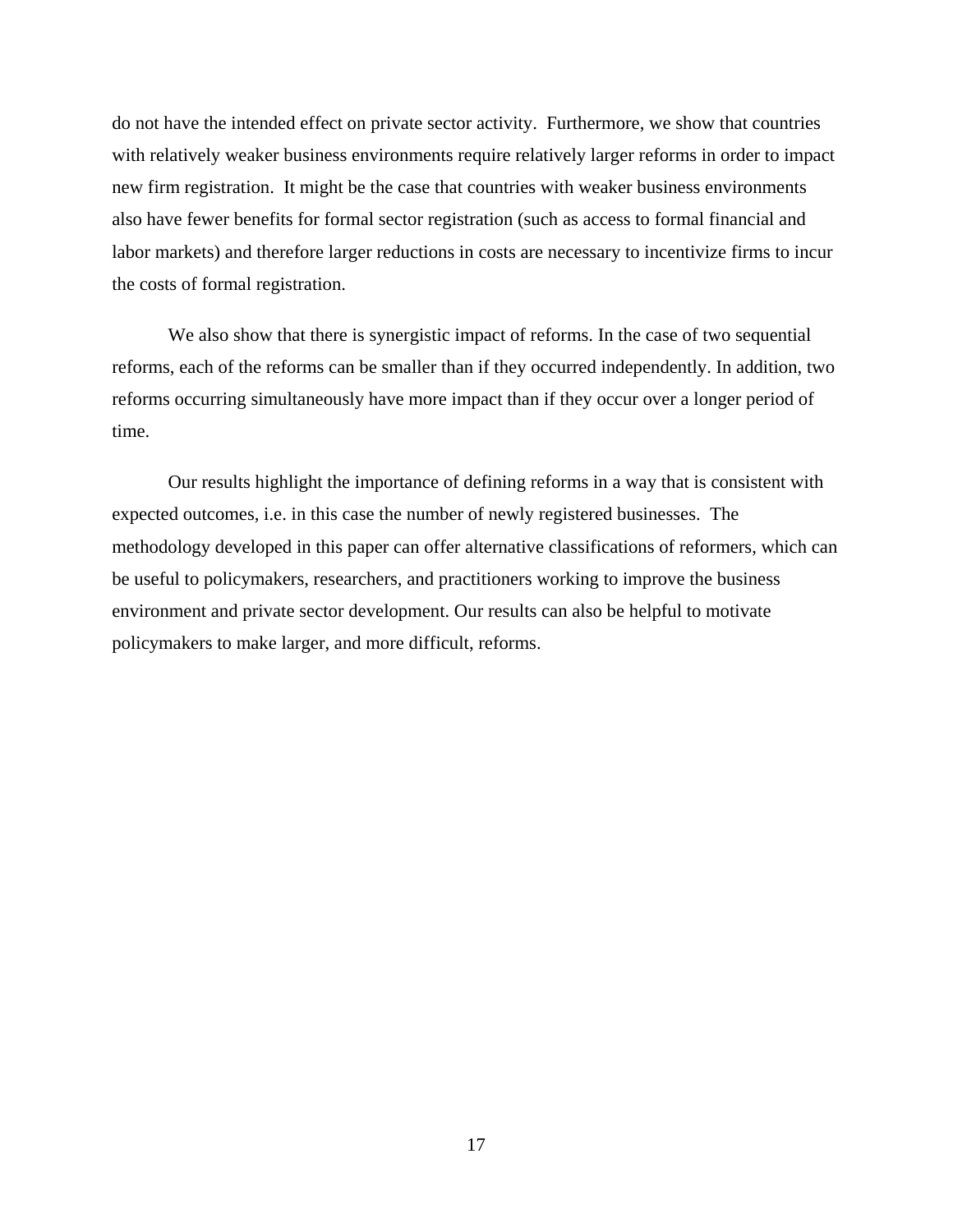# **References**

- Audretsch, D.B., Keilbach, M.C., Lehmann, E.E., 2006. Entrepreneurship and Economic Growth, Oxford: Oxford University Press.
- Baumol, W.J., Litan, R.E., Schramm, C.J., 2007. Good Capitalism, Bad Capitalism and the Economics of Growth and Prosperity, New Haven: Yale University Press.
- Berkowitz and DeJong, 2010. "The Emergence of Bank-Issued Credit in Russia: an Empirical Characterization", The University of Pittsburg Working Paper.
- Black, S. E., Strahan, P. E., 2002. "Entrepreneurship and bank credit availability." *Journal of Finance* 57.
- Brander,J., Hendricks, K., Amit, R., Whistler, D., 1998. "The engine of growth hypothesis: On the relationship between firm size and employment growth work," The University of British Columbia working paper.
- Chavis, L., L. Klapper, I. Love, 2009. "The Impact of the Business Environment on Young Firm Financing", World Bank Policy Research Working Paper.
- De Soto, H., 1990. The Other Path, Harper and Row: New York.
- Djankov, S., La Porta, R., F. Lopez-de-Silanes, and Shleifer, A. 2002. "The regulation of entry", *Quarterly Journal of Economics* 117.
- Haltiwanger, J., Jarmin, R., Miranda.J., 2009. "Jobs Created from Business Startups in the United States," Kauffman Foundation.
- Hause, J. C., Du Rietz, G., 1984. "Entry, industry growth, and the microdynamics of industry supply." *Journal of Political Economy* 92.
- Johnson, S., McMillan, J., Woodruff, C., 2000. "Entrepreneurs and the Ordering of Institutional Reform: Poland, Slovakia, Romania, Russia and Ukraine Compared," *Economics of Transition* 81:1.
- Klapper, L., Amit, R., Guillen. R., 2010. "Entrepreneurship and Firm Formation Across Countries", NBER Volume on International Differences in Entrepreneurship, Joshua Lerner and Antoineete Shoar, eds., University of Chicago Press: Chicago.
- Lingelbach, D., L., De la Vina, Asel P., 2005. "What's Distinctive about Growth-Oriented Entrepreneurship in Developing Countries?" Center for Global Entrepreneurship Working Paper, UTSA College of Business.
- McMillan, J., Woodruff, C., 2002. "The Central Role of Entrepreneurs in Transition Economies," *Journal of Economic Perspectives*, 16:3.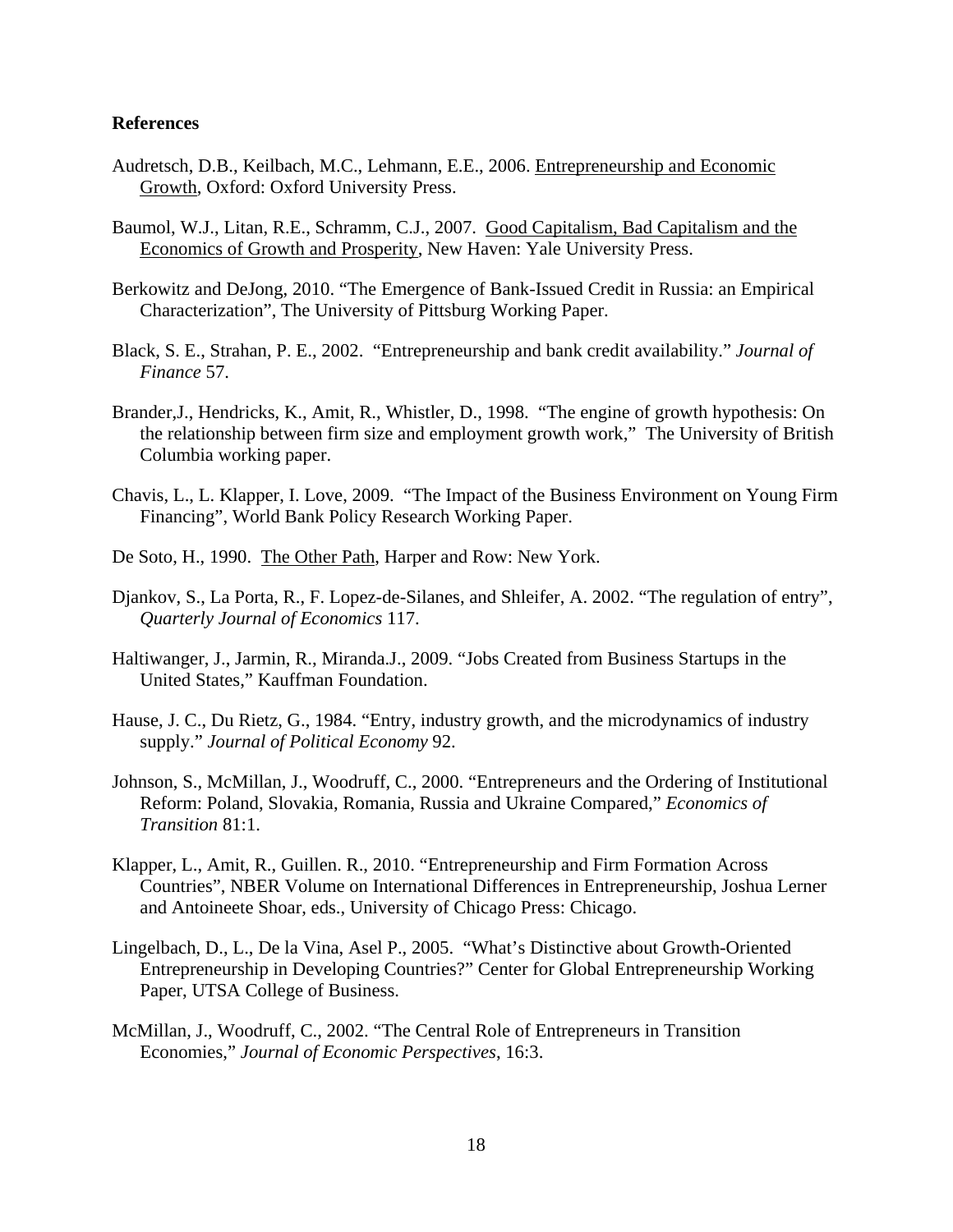Wim, N., 2008. "Entrepreneurship in Economic Development", UNU World Institute for Development Economics Research, Research Paper No. 2008/20.

Schramm, C.J., 2004. "Building Entrepreneurial Economies", Foreign Affairs, 83.

Van Praag, C.M., Versloot, P.H., 2007. "What is the Value of Entrepreneurship? A Review of Recent Research", Jena: Max Planck Institute of Economics and Friedrich Schiller University Research Papers.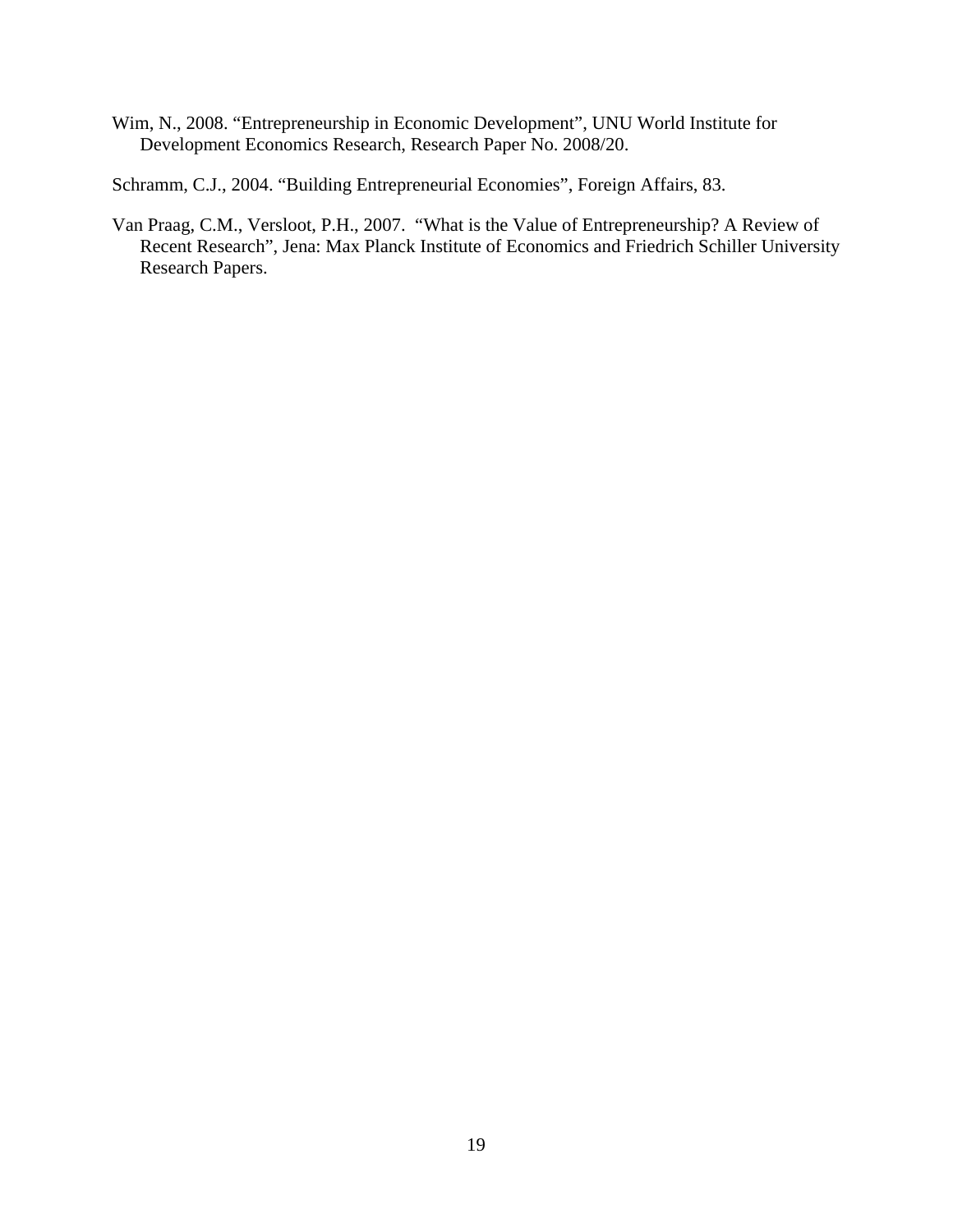# **Table 1. Variable Definitions**

| <b>Variable</b> | <b>Description</b>                                                                                                                                  |
|-----------------|-----------------------------------------------------------------------------------------------------------------------------------------------------|
| density_new     | Entry density, defined as new firms registered per working age population (normalized by $1,000$ )<br>(World Bank Entrepreneurship Snapshots, 2010) |
| $L.log\_gdppc$  | Lagged log GDP per capita (WB-WD, 2010)                                                                                                             |
| esb_cost_ch     | Annual % change in cost of starting a business (% of income) (Doing Business)                                                                       |
| esb_days_ch     | Annual % change in days to start a business (Doing Business)                                                                                        |
| esb_proc_ch     | Annual % change in procedures to start a business (Doing Business)                                                                                  |
| esb_mincap_ch   | Annual % change in minimum capital requirement to start a business ( <i>Doing Business</i> )                                                        |
| topref          | Classified as one of ten Top Reformers by <i>Doing Business</i> ( <i>Doing Business</i> )                                                           |
| esb_ref         | Classified as a Starting a Business Reformer by <i>Doing Business</i> ( <i>Doing Business</i> )                                                     |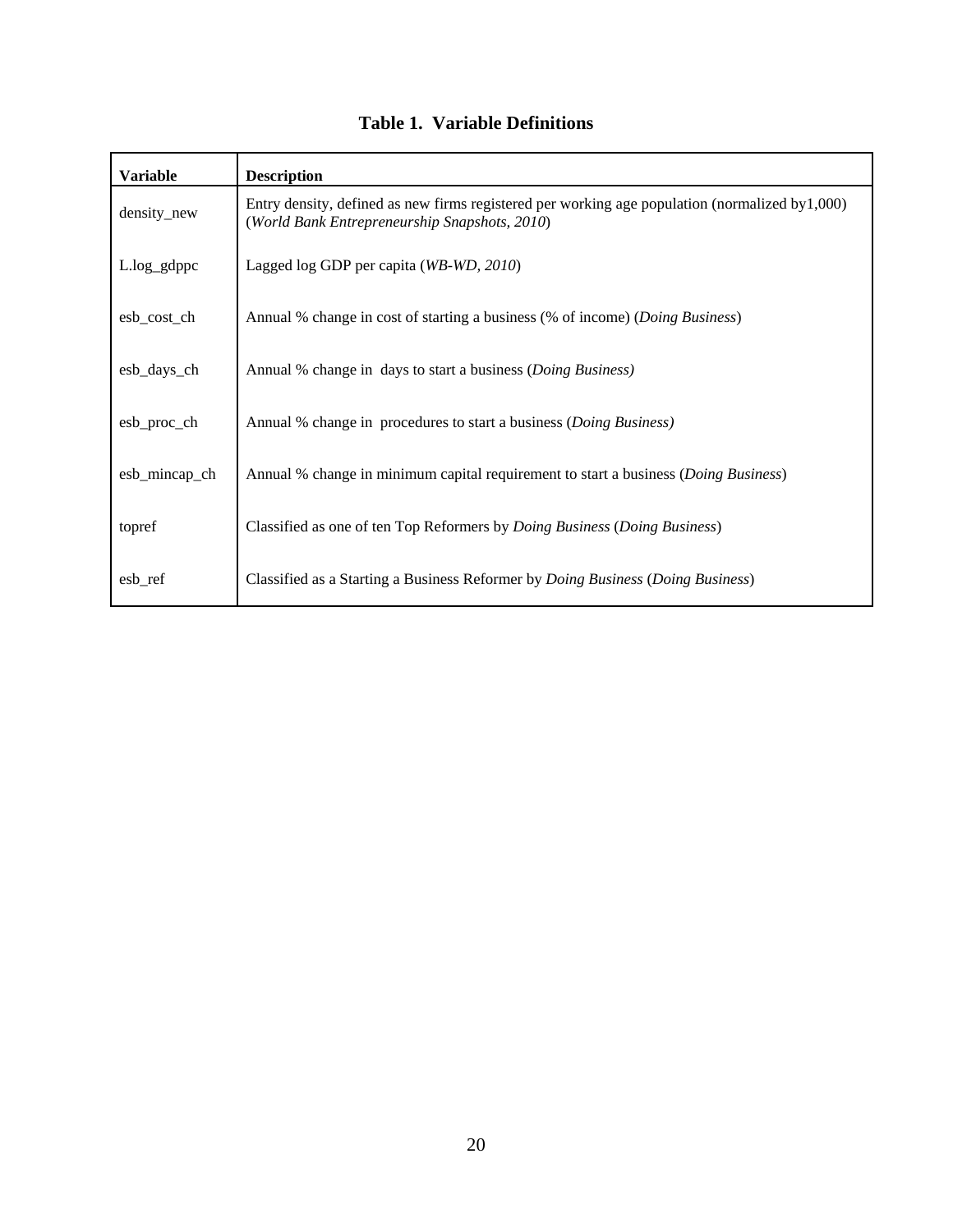| <b>Variable</b> | N   | <b>Mean</b> | <b>SD</b> | p50     | Min      | <b>Max</b> |
|-----------------|-----|-------------|-----------|---------|----------|------------|
| density_new     | 494 | 2.03        | 2.11      | 1.16    | 0.00     | 9.81       |
| L.log_gdppc     | 494 | 7.91        | 1.51      | 7.82    | 4.82     | 10.65      |
| esb cost        | 494 | 34.12       | 59.50     | 12.00   | 0.10     | 480.10     |
| esb_cost_ch     | 494 | $-11.19$    | 18.54     | $-8.91$ | $-98.82$ | 73.95      |
| esb_days        | 494 | 36.43       | 64.64     | 26.00   | 2.00     | 694.00     |
| esb_days_ch     | 494 | $-9.97$     | 20.72     | 0.00    | $-86.21$ | 66.67      |
| esb_proc        | 494 | 8.76        | 3.48      | 9.00    | 1.00     | 18.00      |
| esb_proc_ch     | 494 | $-4.86$     | 11.89     | 0.00    | $-75.00$ | 25.00      |
| esb_mincap      | 494 | 87.71       | 207.42    | 15.50   | 0.10     | 1821.90    |
| esb_mincap_ch   | 494 | $-10.06$    | 27.40     | $-5.54$ | $-99.97$ | 283.33     |
| topref          | 494 | 0.08        | 0.28      | 0.00    | 0.00     | 1.00       |
| esb ref         | 494 | 0.32        | 0.47      | 0.00    | 0.00     | 1.00       |

**Table 2. Summary Statistics**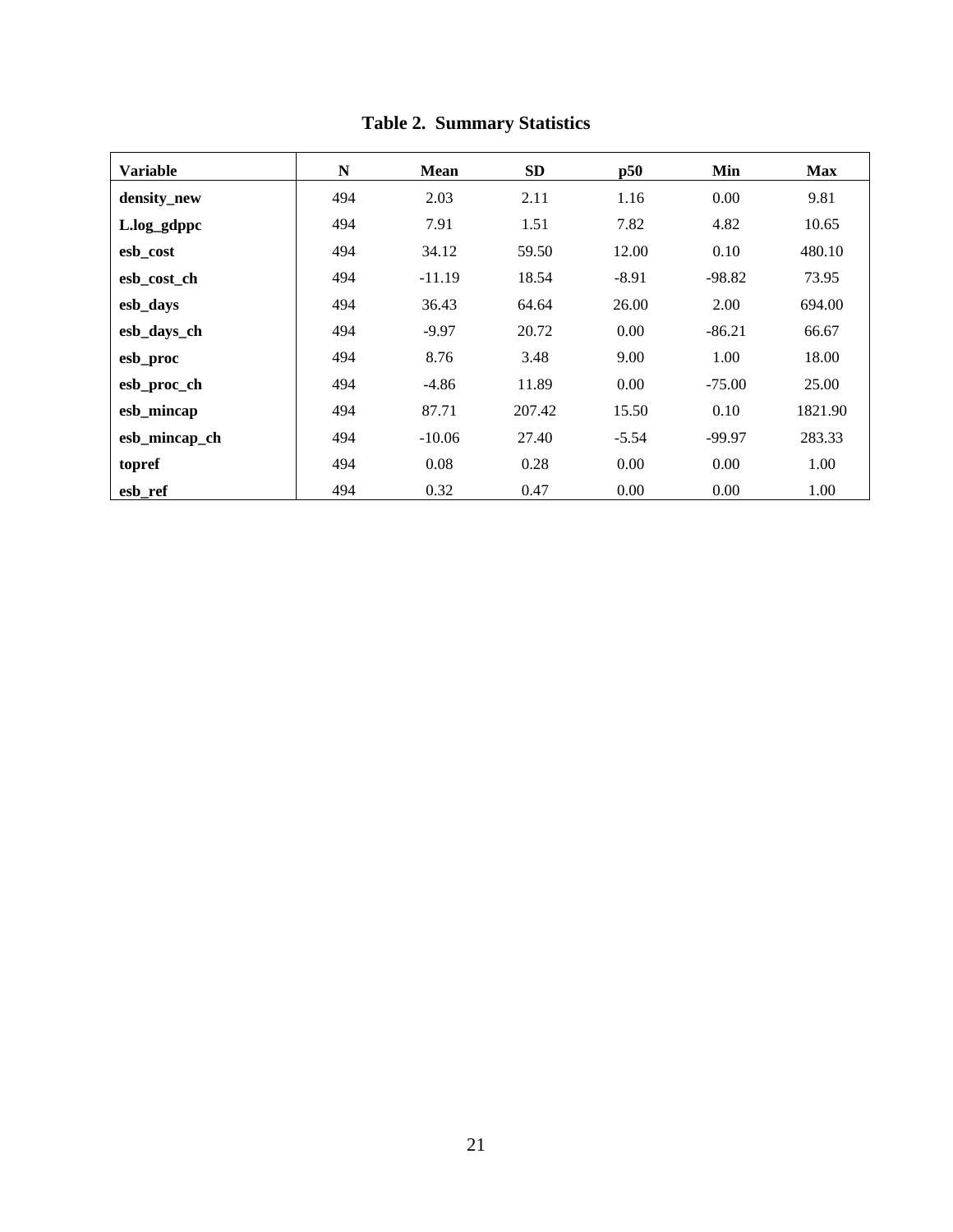| <b>Cutoff</b> | Cost reform | $\mathbf{2}$<br>Days reform | 3<br>Proc reform | 4<br>Min Cap reform |
|---------------|-------------|-----------------------------|------------------|---------------------|
| 20%           | 57          | 58                          | 40               | 40                  |
| 30%           | 42          | 50                          | 28               | 29                  |
| 40%           | 28          | 43                          | 16               | 24                  |
| 50%           | 16          | 32                          | 5                | 23                  |
| 60%           | 7           | 23                          | 3                | 22                  |

**Table 3. Number of Reforms with Different Cutoff Points, by Country** 

**Table 4. Number of Simultaneous or Sequential Reforms, by Country** 

|               | 1                     | $\mathbf{2}$                                        | 3                                                     | 4                                                     | 5                                                       |
|---------------|-----------------------|-----------------------------------------------------|-------------------------------------------------------|-------------------------------------------------------|---------------------------------------------------------|
| <b>Cutoff</b> | One or more<br>reform | Two or more<br>reforms<br>occurring<br>sequentially | Two or more<br>reforms<br>occurring<br>simultaneously | Three or more<br>reforms<br>occurring<br>sequentially | Three or more<br>reforms<br>occurring<br>simultaneously |
| 20%           | 79                    | 69                                                  | 51                                                    | 53                                                    | 28                                                      |
| 30%           | 70                    | 51                                                  | 35                                                    | 30                                                    | 14                                                      |
| 40%           | 60                    | 34                                                  | 22                                                    | 17                                                    | 8                                                       |
| 50%           | 47                    | 22                                                  | 14                                                    | 12                                                    | 4                                                       |
| 60%           | 37                    | 17                                                  | 8                                                     | 6                                                     | 2                                                       |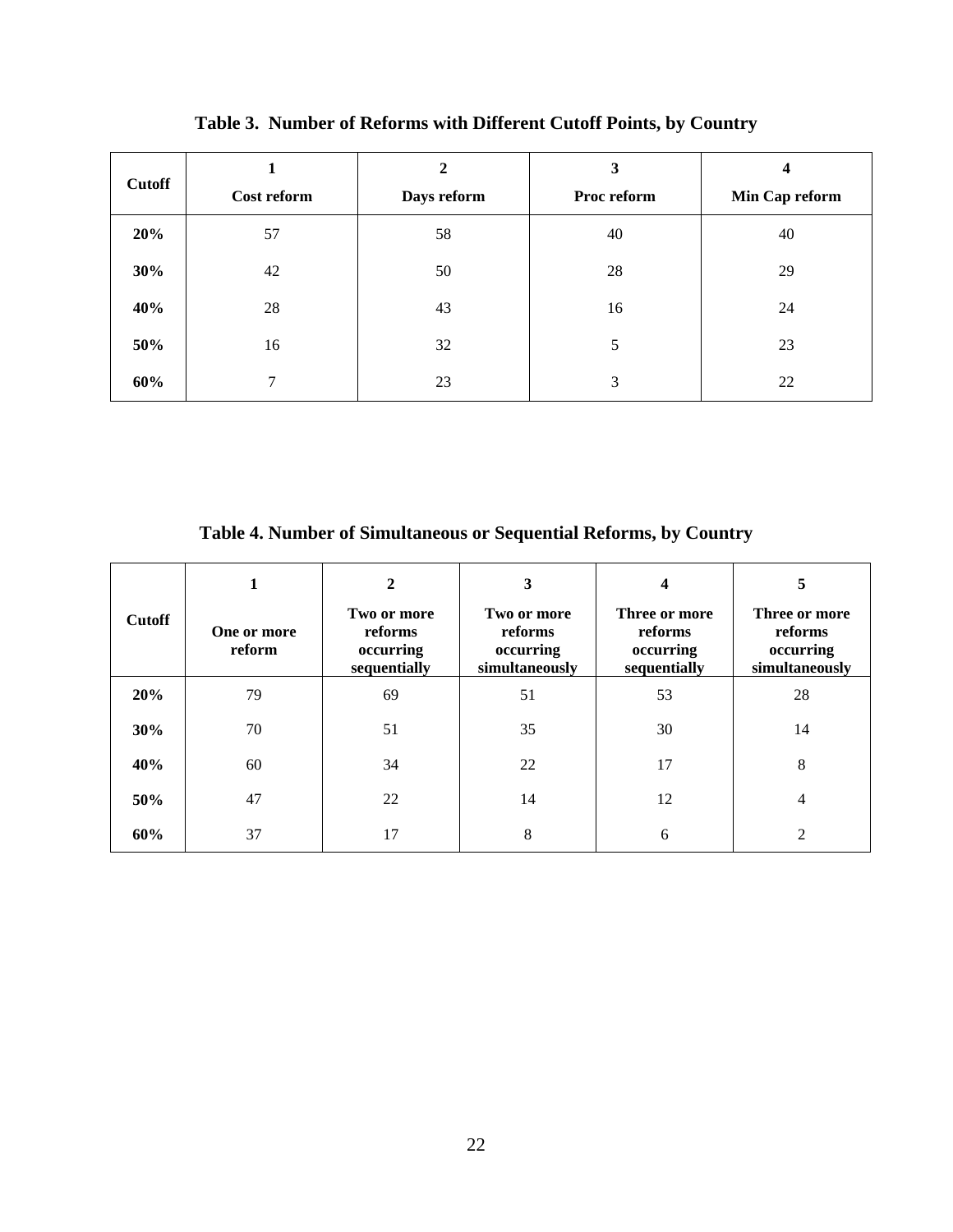## **Table 5. Regression Results for Single Reform Variable**

This table uses an unbalanced panel dataset of 494 observations from 92 countries for the six-year period 2004 to 2009. All variables are defined in Table 1. The dependent variable is annual entry density. The reported independent variable is a reform dummy denoted by the reform variable (columns 1-4) and the cutoff level in each row. Each box represents a separate regression. All models include country and year fixed effects and control for lagged log GDP per capita. Standard errors are clustered at the country-level. P-values are in squared brackets. \*\*\*,\*\*, \* and <sup>a</sup> represent significance at 1%, 5%, 10% and 15% level respectively.

| <b>Cutoff</b> |             | $\overline{2}$ | 3           | 4                  |
|---------------|-------------|----------------|-------------|--------------------|
|               | Cost reform | Days reform    | Proc reform | Min Cap reform     |
| 20%           | $-0.014$    | 0.006          | $0.313*$    | $0.296^{\text{a}}$ |
|               | [0.912]     | [0.960]        | [0.073]     | [0.118]            |
| 30%           | $-0.026$    | 0.132          | $0.406**$   | 0.219              |
|               | [0.856]     | [0.413]        | [0.042]     | [0.260]            |
| 40%           | 0.087       | $0.300**$      | $0.419**$   | 0.378 <sup>a</sup> |
|               | [0.627]     | [0.038]        | [0.016]     | [0.103]            |
| 50%           | $0.600**$   | $0.427**$      | $0.417*$    | 0.378 <sup>a</sup> |
|               | [0.038]     | [0.021]        | [0.089]     | [0.103]            |
| 60%           | $0.637***$  | $0.581**$      | 0.2         | 0.385 <sup>a</sup> |
|               | [0.005]     | [0.018]        | [0.266]     | [0.116]            |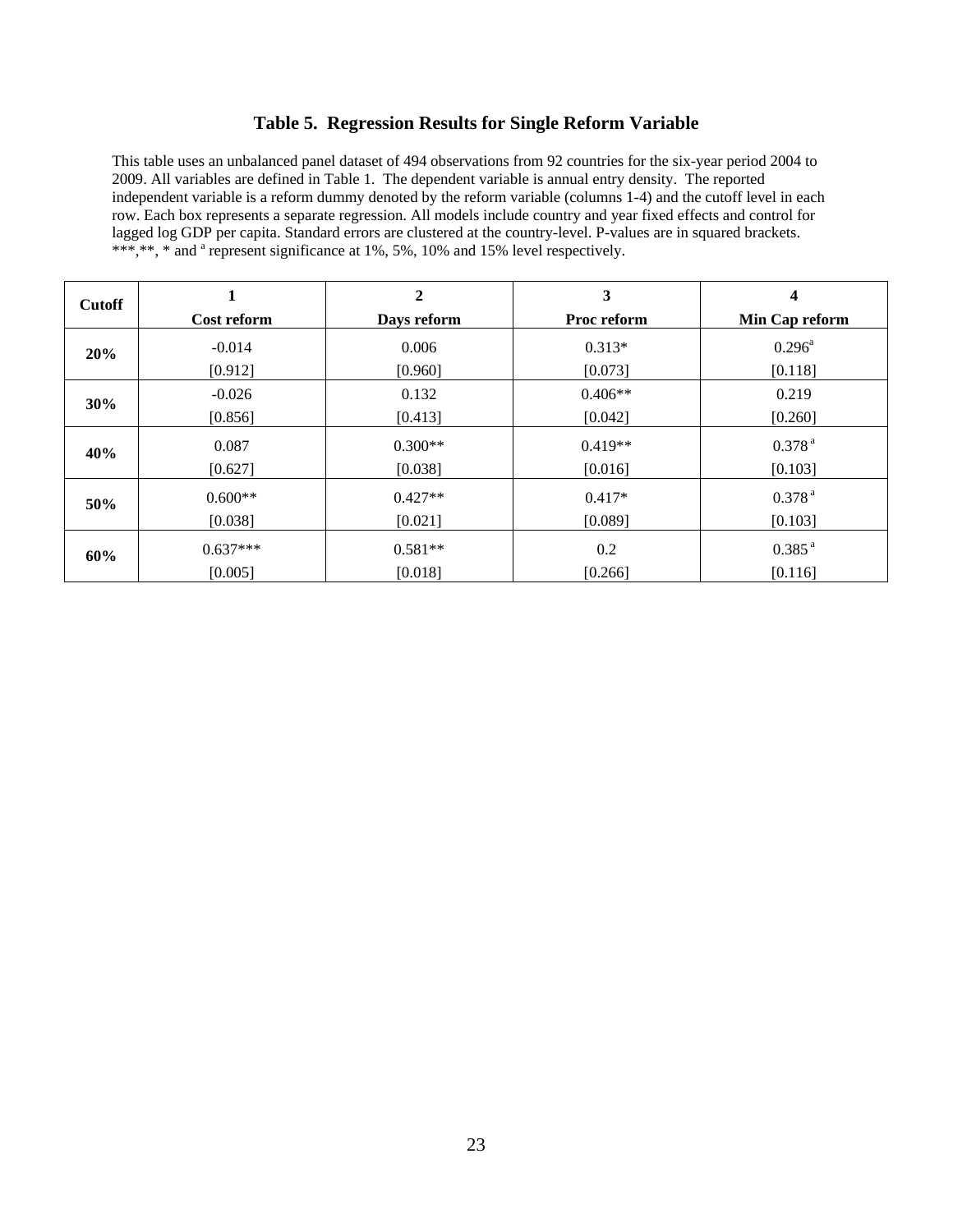### **Table 6. Regression Results for Simultaneous or Sequential Reforms**

This table uses an unbalanced panel dataset of 494 observations from 92 countries for the six-year period 2004 to 2009. All variables are defined in Table 1. The dependent variable is annual entry density. The reported independent variable is a reform dummy denoted by the reform combination (columns 1-5) and the cutoff level in each row. Each box represents a separate regression. All models include country and year fixed effects and control for lagged log GDP per capita. Standard errors are clustered at the country-level. P-values are in squared brackets. \*\*\*,\*\*, \* and <sup>a</sup> represent significance at 1%, 5%, 10% and 15% level respectively.

| <b>Cutoff</b> | 1<br>One or more<br>reform | $\mathbf{2}$<br>Two or more<br>reforms occurring<br>sequentially | 3<br>Two or more<br>reforms occurring<br>simultaneously | 4<br>Three or more<br>reforms occurring<br>sequentially | 5<br>Three or more<br>reforms occurring<br>simultaneously |
|---------------|----------------------------|------------------------------------------------------------------|---------------------------------------------------------|---------------------------------------------------------|-----------------------------------------------------------|
| 20%           | $-0.008$                   | 0.145                                                            | 0.195                                                   | 0.032                                                   | 0.154                                                     |
|               | [0.947]                    | [0.202]                                                          | [0.243]                                                 | [0.814]                                                 | [0.551]                                                   |
| 30%           | $-0.076$                   | 0.166                                                            | 0.237                                                   | $0.346*$                                                | $0.609*$                                                  |
|               | [0.510]                    | [0.204]                                                          | [0.263]                                                 | [0.054]                                                 | [0.079]                                                   |
| 40%           | $-0.011$                   | $0.525***$                                                       | $0.613***$                                              | $0.624**$                                               | $0.944*$                                                  |
|               | [0.935]                    | [0.000]                                                          | [0.010]                                                 | [0.020]                                                 | [0.052]                                                   |
| 50%           | $0.321**$                  | $0.617***$                                                       | $0.780**$                                               | $0.617*$                                                | 0.991                                                     |
|               | [0.024]                    | [0.003]                                                          | [0.025]                                                 | [0.071]                                                 | [0.204]                                                   |
| 60%           | $0.413**$                  | $0.615**$                                                        | $0.988**$                                               | $0.591***$                                              | N/A                                                       |
|               | [0.023]                    | [0.011]                                                          | [0.034]                                                 | [0.000]                                                 |                                                           |

p-values are in squared brackets. \*\*\*,\*\*, \* and <sup>a</sup> represent significance at 1%, 5%, 10% and 15% level respectively.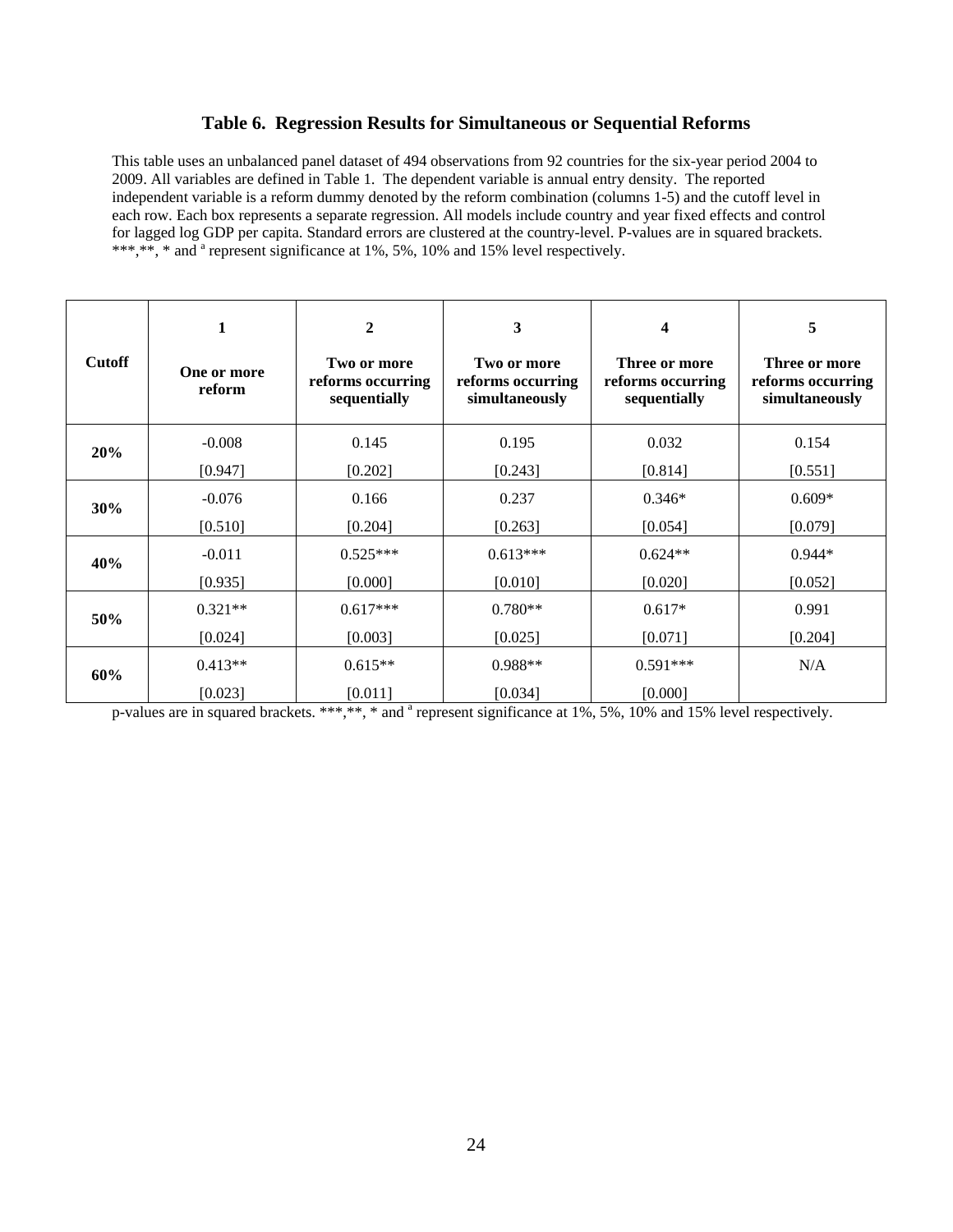### **Table 7. Regression Results for Single Reform Variable**

This table uses an unbalanced panel dataset of 494 observations from 92 countries for the six-year period 2004 to 2009. All variables are defined in Table 1. The dependent variable is annual entry density. The reported independent variable is a reform dummy denoted by the reform variable in the top rows and the cutoff level in the left columns and an interaction term between the reform dummy and the pre-reform variable level. Each box represents a separate regression. All models include country and year fixed effects and control for lagged log GDP per capita. Standard errors are clustered at the country-level. P-values are in squared brackets. \*\*\*,\*\*, \* and <sup>a</sup> represent significance at 1%, 5%, 10% and 15% level respectively.

| <b>Cutoff</b> | <b>Variable</b>         | $\mathbf{1}$       | $\mathbf{2}$          | 3                     | 4                |
|---------------|-------------------------|--------------------|-----------------------|-----------------------|------------------|
|               |                         | <b>Cost Reform</b> | Days Reform           | <b>Proc Reform</b>    | Min Cap Reform   |
|               | <b>Reform</b>           | 0.029              | $-0.021$              | $1.668**$             | $0.412*$         |
| 20%           |                         | [0.849]            | [0.934]               | [0.025]               | [0.065]          |
|               | Reform*pre-reform level | $-0.001$           | 0.001                 | $-0.145*$             | $-0.001**$       |
|               |                         | [0.201]            | [0.878]               | [0.056]               | [0.020]          |
|               | <b>Reform</b>           | 0.022              | 0.238                 | 1.179*                | 0.293            |
| 30%           |                         | [0.906]            | [0.421]               | [0.076]               | [0.244]          |
|               | Reform*pre-reform level | $-0.001$           | $-0.002$              | $-0.084$ <sup>a</sup> | $\boldsymbol{0}$ |
|               |                         | [0.326]            | [0.567]               | [0.145]               | [0.345]          |
|               | <b>Reform</b>           | 0.14               | $0.596***$            | $0.599*$              | $0.586*$         |
| 40%           |                         | [0.505]            | [0.009]               | [0.087]               | [0.061]          |
|               | Reform*pre-reform level | $-0.001$           | $-0.007*$             | $-0.022$              | $-0.001*$        |
|               |                         | [0.170]            | [0.098]               | [0.580]               | [0.083]          |
|               | Reform                  | 0.788**            | $0.759***$            | 0.549                 | $0.586*$         |
| 50%           |                         | [0.015]            | [0.008]               | [0.424]               | [0.061]          |
|               | Reform*pre-reform level | $-0.003***$        | $-0.007$ <sup>a</sup> | $-0.016$              | $-0.001*$        |
|               |                         | [0.007]            | [0.124]               | [0.869]               | [0.083]          |
| 60%           | <b>Reform</b>           | $0.820***$         | 1.022                 | $0.684*$              | $0.616*$         |
|               |                         | [0.003]            | [0.170]               | [0.078]               | [0.068]          |
|               | Reform*pre-reform level | $-0.005$           | $-0.013$              | $-0.059$              | $-0.001*$        |
|               |                         | [0.162]            | [0.470]               | [0.171]               | [0.085]          |

p-values are in squared brackets. \*\*\*,\*\*, \* and <sup>a</sup> represent significance at 1%, 5%, 10% and 15% level respectively.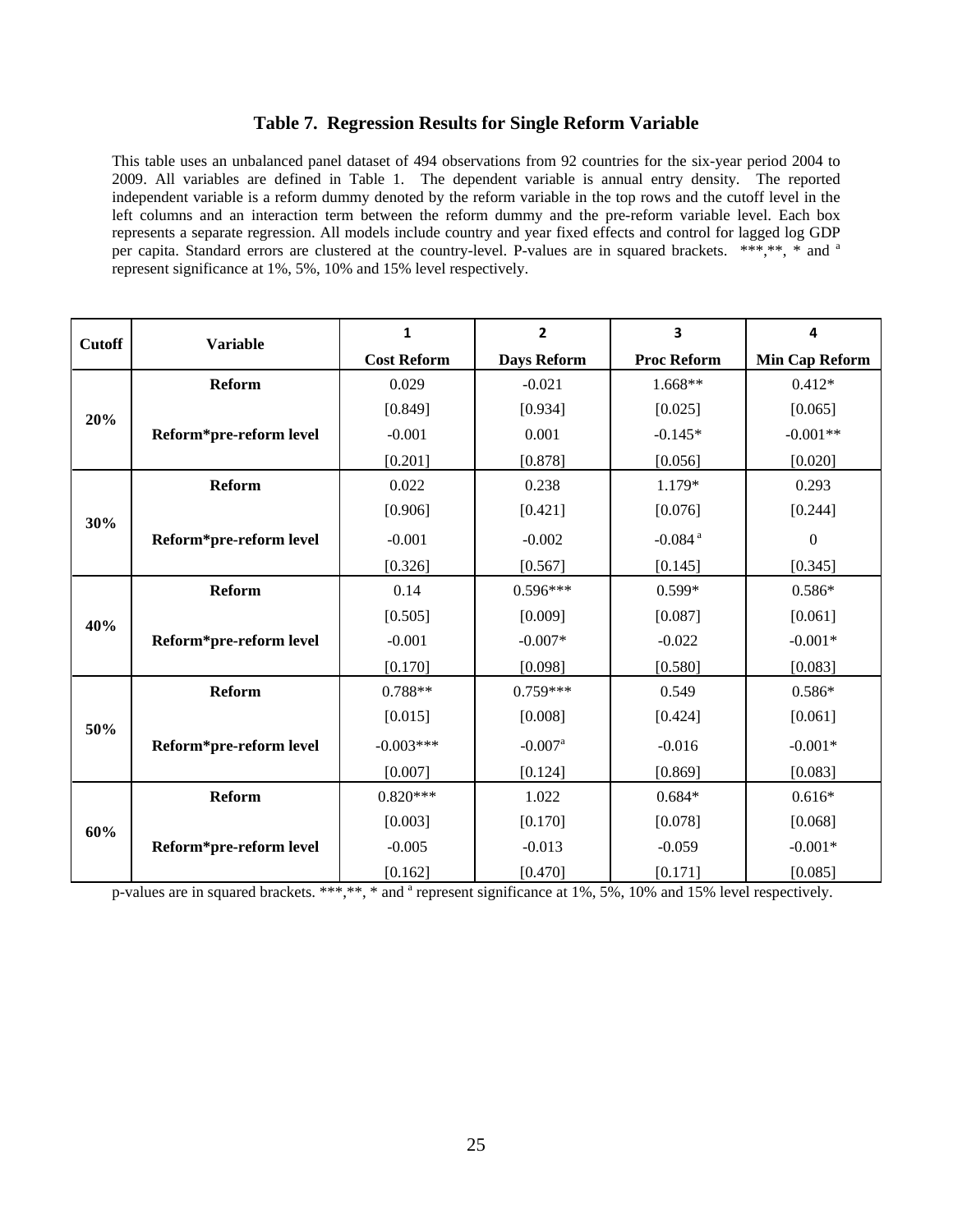



F**igure 2. Histograms of Percent Changes in Business Environment Variables** 

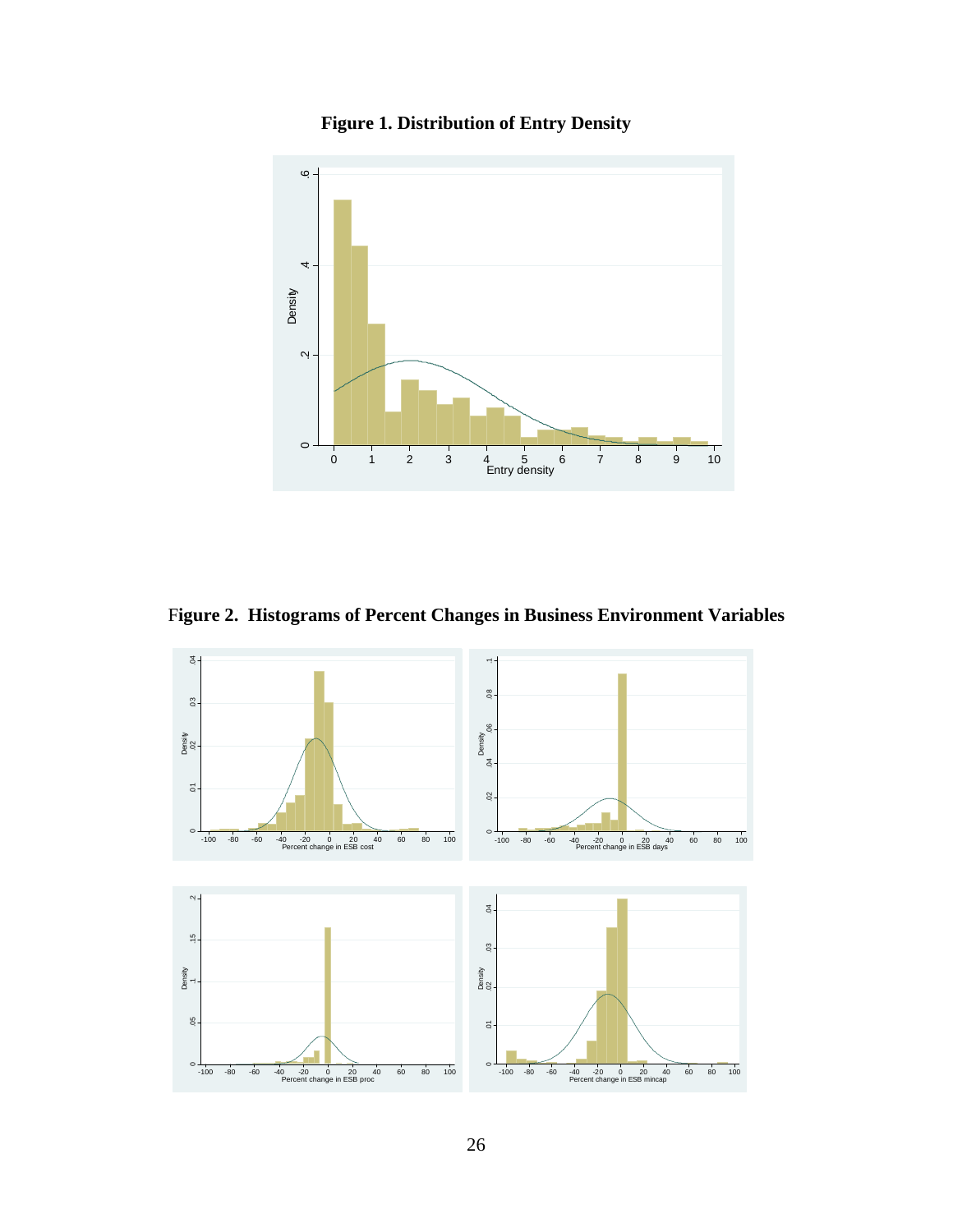#### **Appendix 1. Numerical Example of Misclassification Errors**

Suppose, a true reform is a reduction in the cost of registration of 40%. In other words, this reduction leads to the largest number of new business registration on average, across all countries in our sample. But without knowing what the correct cutoff is, we could erroneously misclassify a reform. Suppose we set a cutoff to 30% and all countries that experienced a change of 30% or more cost reduction are classified as reformers (i.e. treated sample) and all others are not-reformers (controls). However, a change between 30% and 40% is not a true reform in a sense that a significant number of new businesses will not register under new regime, relative to the old regime. This is similar to making a Type II error – we classify a country as a reformer when indeed it is not. This is represented by a shaded portion of the distribution in Figure A1, left panel. Thus, our treated sample is contaminated by a number of countries that have no observable increase in registrations. Therefore, our statistical results will be biased downward, and unlikely to register a significant impact of this change on the outcome.

The opposite situation can happen when we set the cutoff at a50% reduction, when in reality 40% is sufficient for a reform (i.e. sufficient to induce a significant number of new business registrations). In this case we classify all countries with less than 50% reduction on costs as non-reformers. Therefore, our sample of "non-reformers" (i.e. controls) contains a number of true reformers incorrectly classified (i.e. all countries with reforms in between 40% and 50% reduction are incorrectly classified as non-reformers). This is similar to a Type I error – the true reformers are misclassified as non-reformers. This is represented by the shaded portion of the distribution in Figure A1, right panel. Similarly, this will also bias results downward (because the control sample contains some of the treated firms).

The closer our chosen cutoff point is to the true reform point, the more significant the regression results should be. Thus, we can use the significance and magnitude of the coefficients to point out the true definition of reform as a specific percent change in the underlying variable.